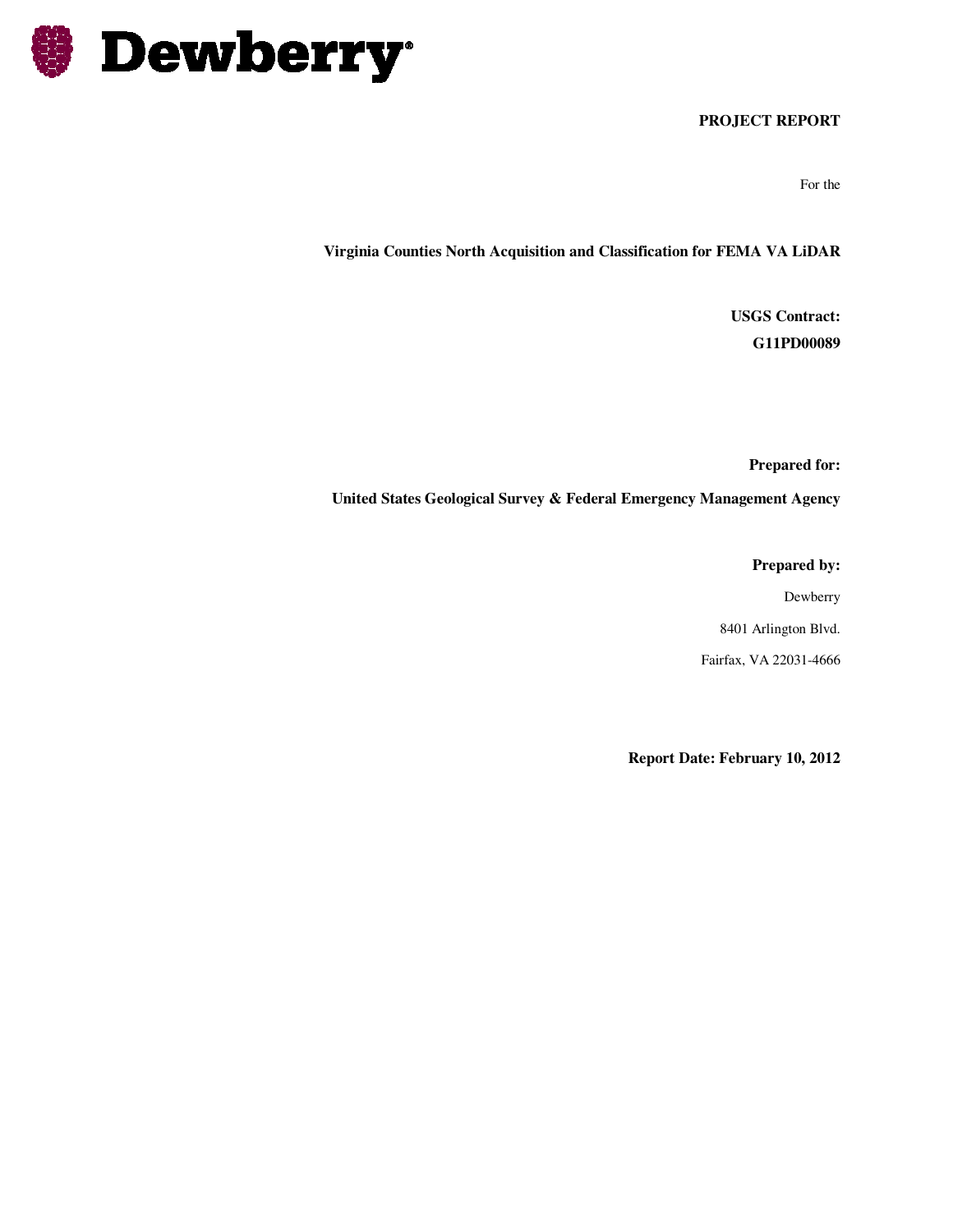# **Table of Contents**

| 1 |     |  |  |  |  |  |  |
|---|-----|--|--|--|--|--|--|
| 2 |     |  |  |  |  |  |  |
| 3 |     |  |  |  |  |  |  |
| 4 |     |  |  |  |  |  |  |
|   |     |  |  |  |  |  |  |
|   |     |  |  |  |  |  |  |
|   |     |  |  |  |  |  |  |
| 5 |     |  |  |  |  |  |  |
|   |     |  |  |  |  |  |  |
|   |     |  |  |  |  |  |  |
|   |     |  |  |  |  |  |  |
| 6 |     |  |  |  |  |  |  |
|   | 6.1 |  |  |  |  |  |  |
|   | 6.2 |  |  |  |  |  |  |
|   | 6.3 |  |  |  |  |  |  |
|   | 6.4 |  |  |  |  |  |  |
| 7 |     |  |  |  |  |  |  |
|   |     |  |  |  |  |  |  |
|   |     |  |  |  |  |  |  |
|   |     |  |  |  |  |  |  |
| 8 |     |  |  |  |  |  |  |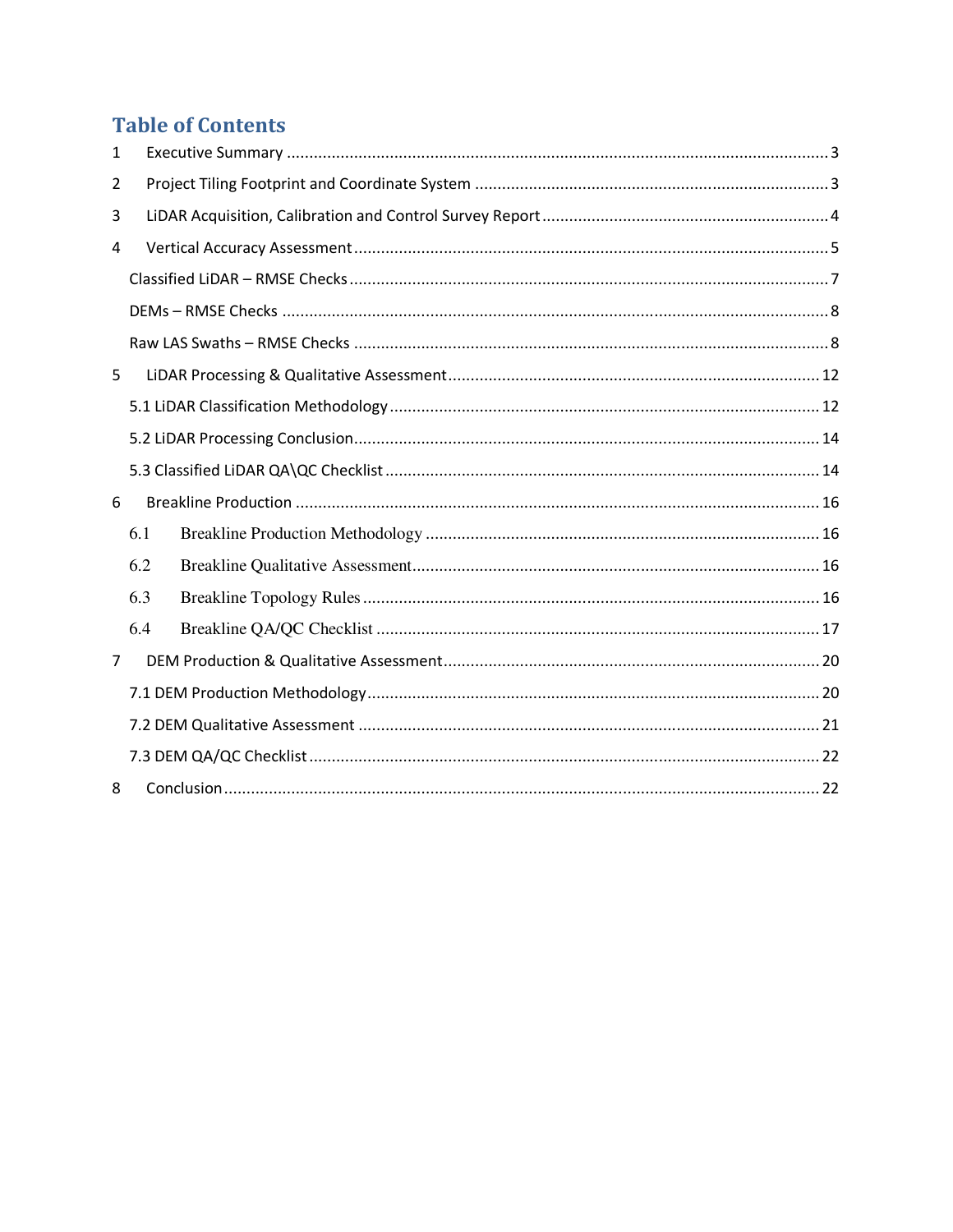# *1 Executive Summary*

The primary purpose of this project was to develop a consistent and accurate surface elevation dataset derived from high-accuracy Light Detection and Ranging (LiDAR) technology for the Northern VA Counties deliverable. The Virginia FEMA project area encompasses 5 areas: Hooper's Island, Worcester County, Northern VA Counties, Middle VA Counties, and the Southern Cities. The deliverables, as required in the task order, are classified point cloud data (LAS), raw swath cloud data, hydro-flattened bare-earth DEMs, breaklines, metadata, and reports. This report documents the development of the deliverable products, including the planning, acquisition, and processing of the LiDAR data as well as the derivation of LiDAR products.

Dewberry served as the prime contractor for the project. In addition to project management, Dewberry was responsible for LiDAR classification, breakline production, DEM development and quality assurance. Dewberry's staff performed the final post-processing of the LAS files for the project, produced the breaklines used to enhance the LiDAR-derived surface, generated the 2.5 foot DEMs, and performed quality assurance inspections on all subcontractor generated data and reports. Geodigital/Terrapoint (Terrapoint) performed the LiDAR data acquisition including data calibration. Their reports can be found in the Appendices.

This report covers the Virginia Counties North deliverable which includes Essex, King George, Prince William, Richmond, Stafford, Westmoreland, and Manassas County, as well as the cities of Manassas Park and Fredericksburg.

# *2 Project Tiling Footprint and Coordinate System*

The LiDAR delivery consists of two thousand one hundred and forty nine (2149) tiles (Figure 1). Each tile's extent is 5000 feet by 5000 feet. This conforms to the Orthophotography and highresolution elevation tile grid developed by the state of Virginia Geographic Information Network.

The projection information is:

Horizontal Datum: NAD83 HARN Vertical Datum: NAVD88 Projection: State Plane Zone: Virginia North (FIPS 4501) & South (FIPS 4502) Units (Horizontal & Vertical): U.S. Survey Feet Geoid: Geoid09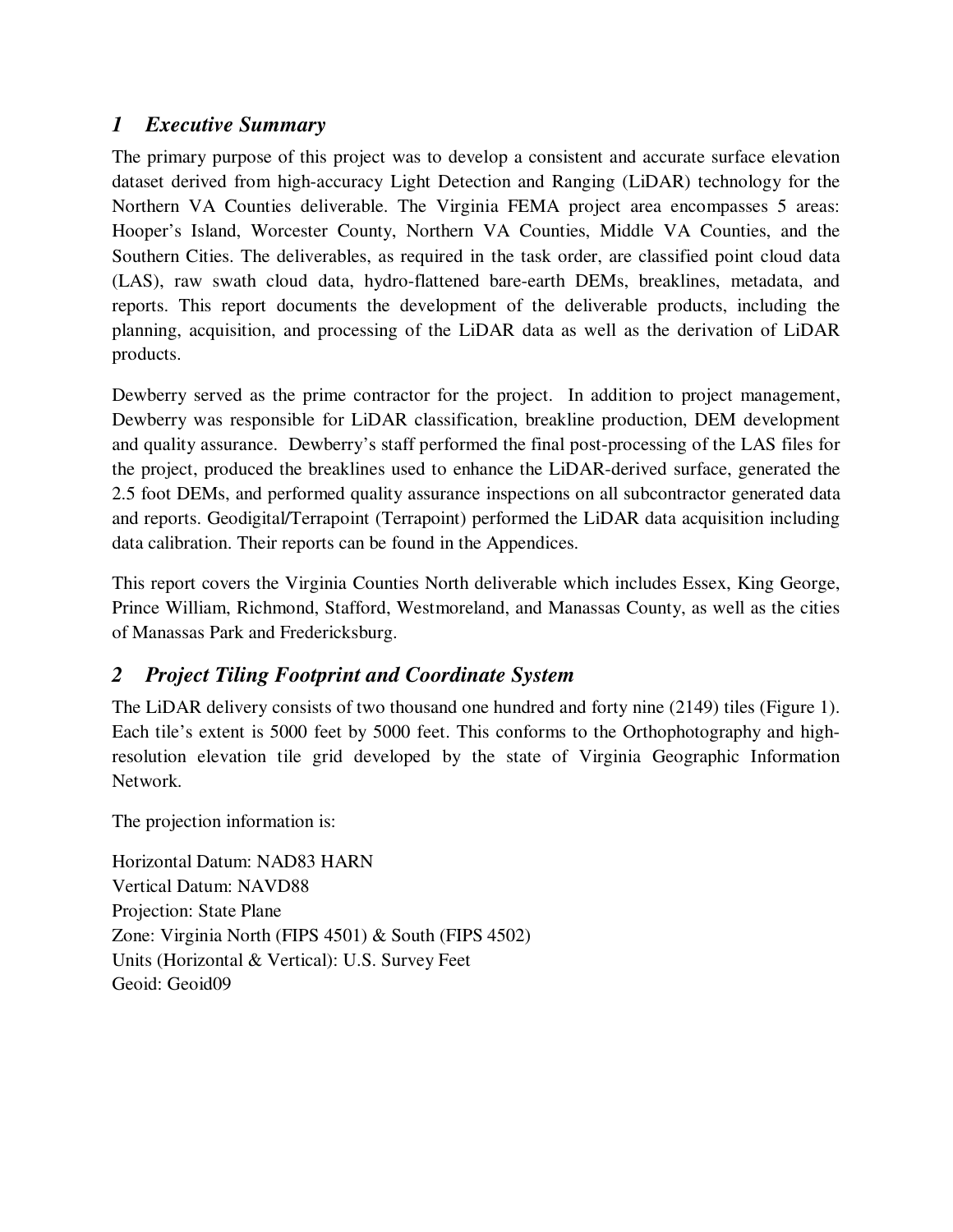

**Figure 1 - LAS Extent for the Virginia Counties North Deliverable** 

# *3 LiDAR Acquisition, Calibration and Control Survey Report*

The LiDAR acquisition was completed in forty flight missions between April  $3<sup>rd</sup>$  and May  $10<sup>th</sup>$ , 2011. Terrapoint provided a separate report documenting all of the steps in their acquisition process. That document can be found in Appendix A. Their report includes the LiDAR collection parameters, planned flight path maps, flight line trajectories, forward/reverse or combined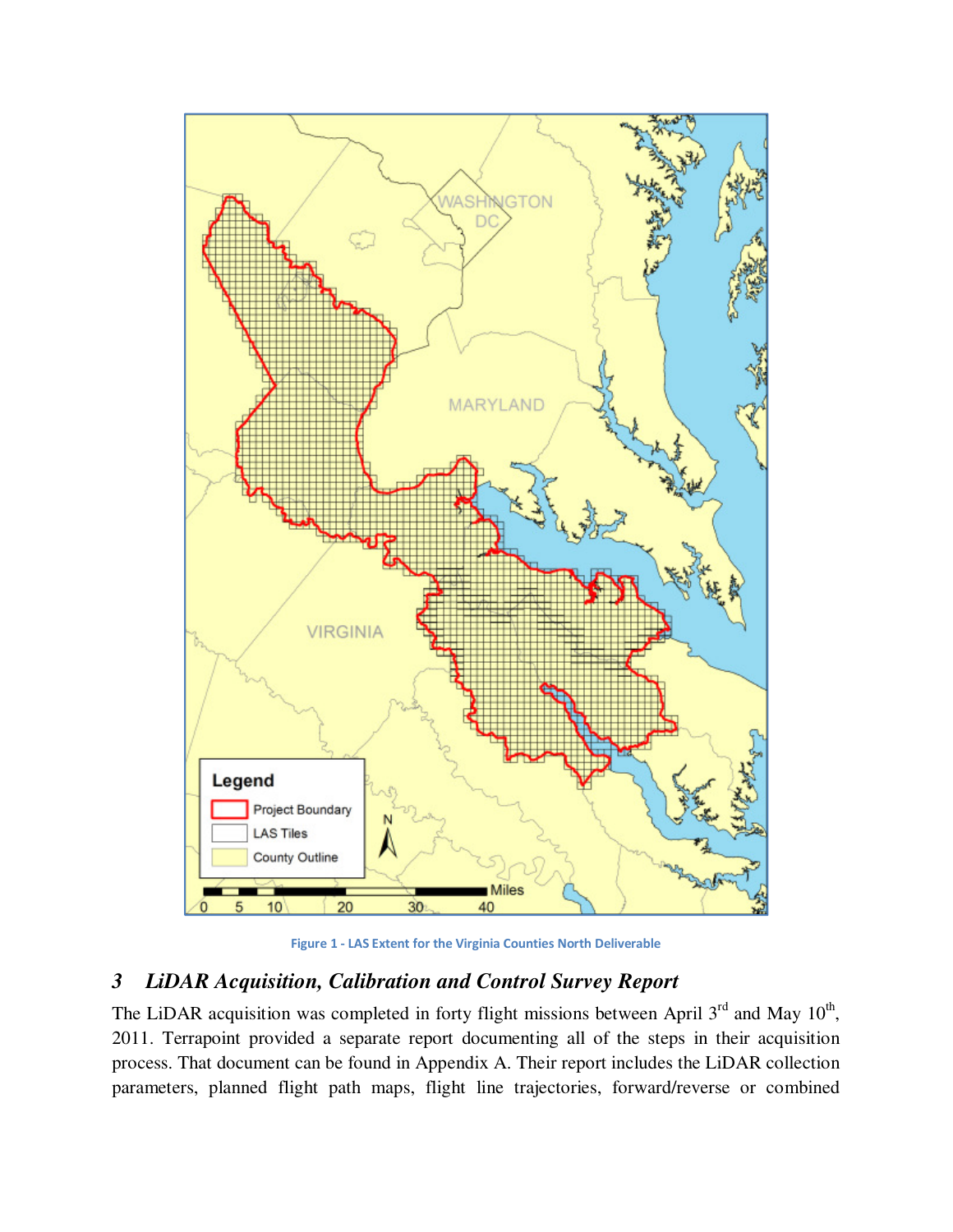separation plots, estimated position accuracy reports, and the flight log. Terrapoint's Geodetic Control Survey Report (Appendix B) contains a thorough review of control used, including the final coordinates of the control, a map of the fully constrained control network, details of the constrained GPS network, new control station descriptions, and published control station descriptions. Terrapoint's LiDAR Data Calibration Report (Appendix C) contains details of the LiDAR data processing and calibration as well as their vertical accuracy assessment (discussed below).

# *4 Vertical Accuracy Assessment*

Terrapoint verified internally prior to delivery to Dewberry that the LiDAR data met fundamental accuracy requirements (vertical accuracy NSSDA RMSEZ = 9.25cm (NSSDA AccuracyZ  $95\% = 18$  cm) or better; in open, non-vegetated terrain) when compared to kinematic and static GPS checkpoints. Below is a summary for both tests:

The LiDAR dataset was tested to 0.083m vertical accuracy at 95% confidence level based on consolidated RMSEz (0.042m x 1.960) when compared to 9928 GPS kinematic check points.

The LiDAR dataset was tested to 0.101m vertical accuracy at 95% confidence level based on consolidated RMSEz (0.051m x 1.960) when compared to 37 GPS static check points.

Dewberry further collected additional survey checkpoints and used those checkpoints to verify the accuracy of the LiDAR. Figure 2 shows the distribution of these check points throughout the dataset.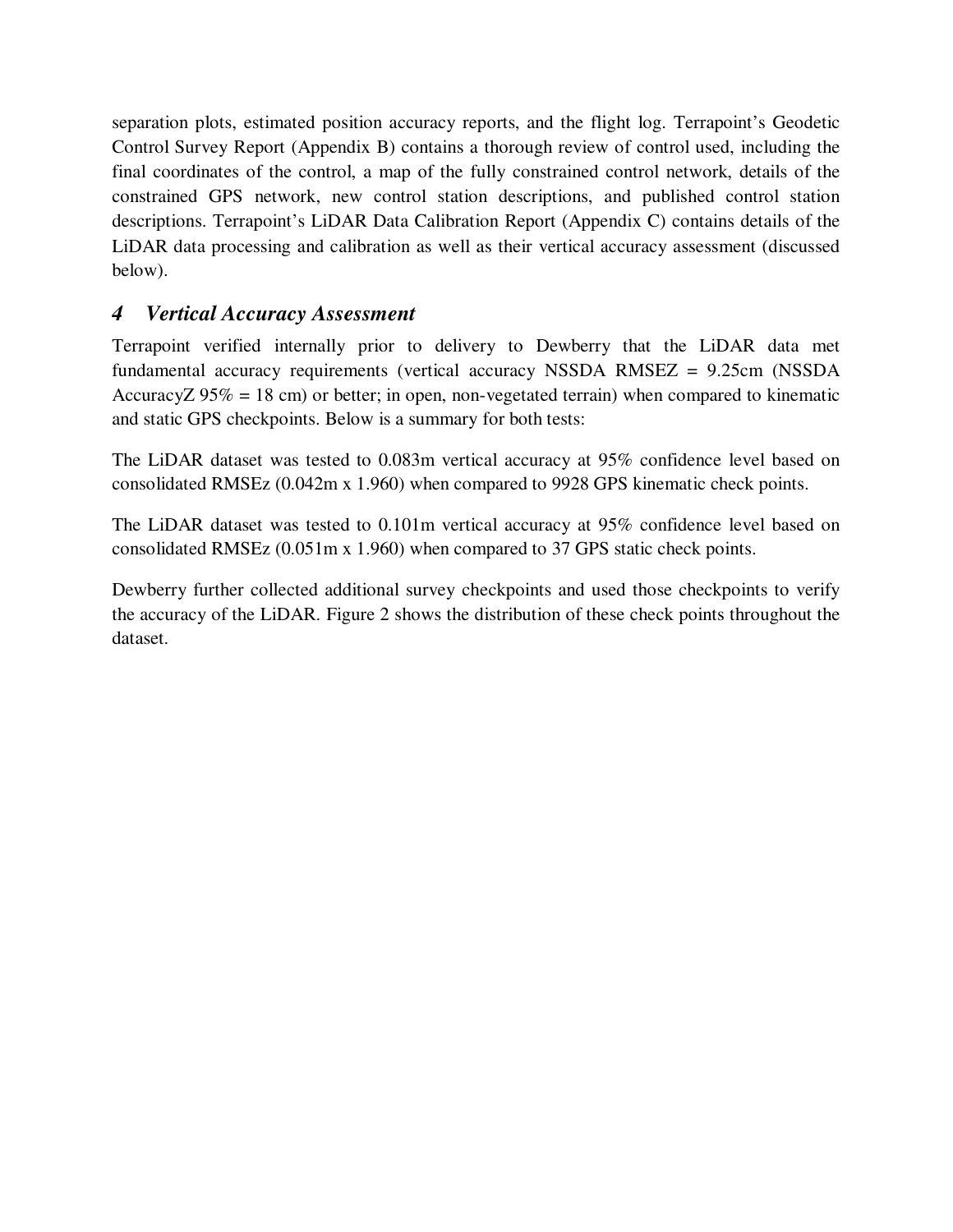

**Figure 2 - Location of checkpoints used to check the RMSE of the classified LAS** 

Appendix A, Guidance for Aerial Mapping and Surveying, to FEMA's "Guidelines and Specifications for Flood Hazard Mapping Partners" requires a minimum of 60 test points -- 20 each in a minimum of three land cover categories representative of the floodplain. FEMA's Procedure Memorandum No. 61 – "Standards for LiDAR and Other High Quality Digital Topography" -- specifies that the positional accuracy of LiDAR shall be in accordance with ASPRS/NDEP standards for accuracy testing as well as the USGS "LiDAR Guidelines and Base Specifications, v13." All of these standards and guidelines require testing for Fundamental Vertical Accuracy (FVA), Supplemental Vertical Accuracy (SVA), and Consolidated Vertical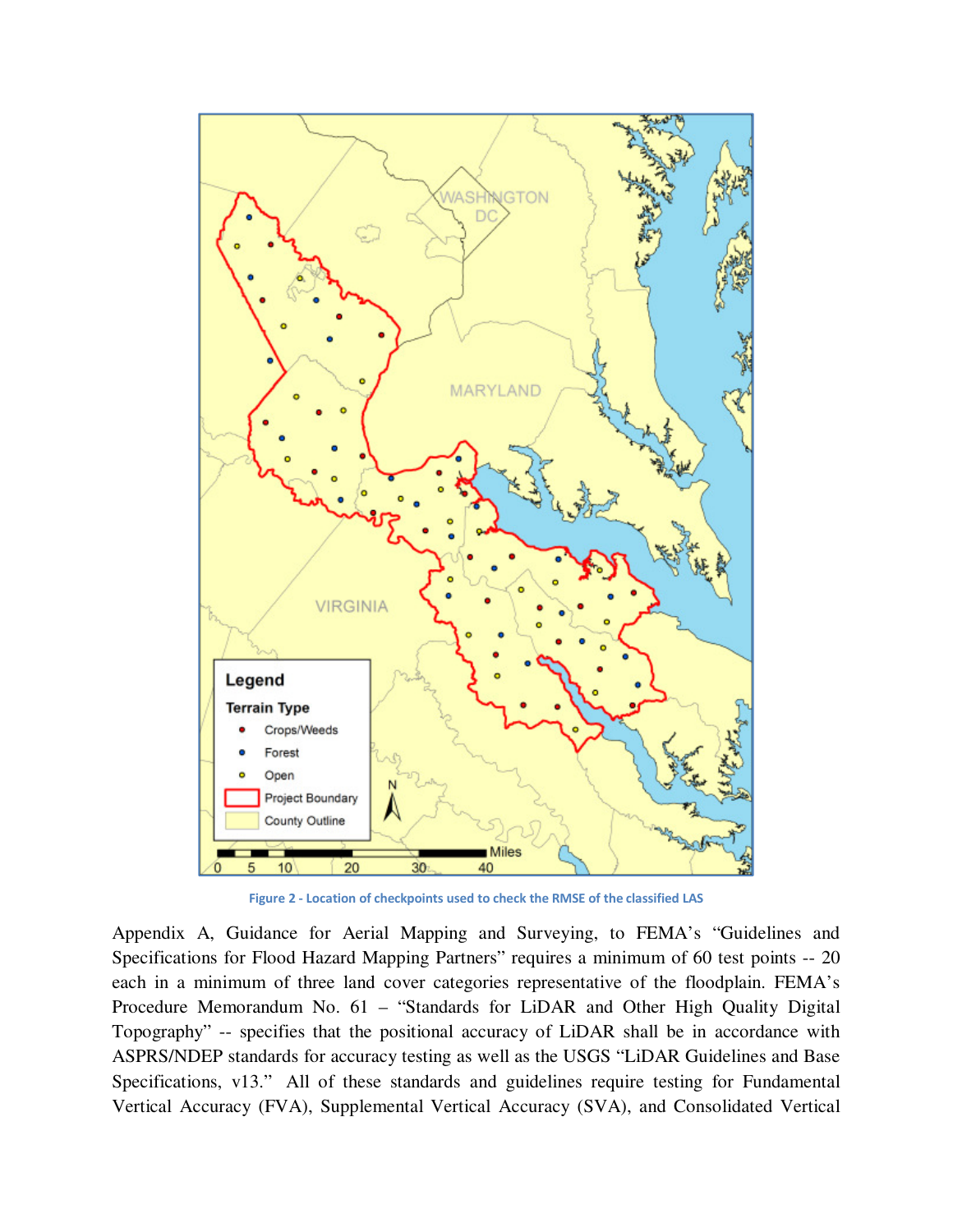Accuracy (CVA), using a minimum of 20 checkpoints each in a minimum of three land cover categories for a minimum total of 60 QA/QC checkpoints. Although tentative tests are performed on smaller subareas with fewer than 20 QA/QC checkpoints, Dewberry's final results will not be official until all areas are merged for testing of the total area with all project checkpoints.

The tables below show the vertical accuracy statistics and results. FVA (Fundamental Vertical Accuracy) is determined with check points located only in the open terrain land cover category (grass, dirt, sand, and/or rocks) where there is a very high probability that the LiDAR sensor will have detected the bare-earth ground surface and where random errors are expected to follow a normal error distribution. The FVA determines how well the calibrated LiDAR sensor performed. With a normal error distribution, the vertical accuracy at the 95% confidence level is computed as the vertical root mean square error (RMSEz) of the checkpoints x 1.9600. The second method of testing vertical accuracy, endorsed by the National Digital Elevation Program (NDEP) and American Society for Photogrammetry and Remote Sensing (ASPRS) uses the 95th percentile to report vertical accuracy in each of the other land cover categories (defined as Supplemental Vertical Accuracy – SVA) and all land cover categories combined (defined as Consolidated Vertical Accuracy – CVA). The 95th percentile method is used when vertical errors may not follow a normal error distribution, as in vegetated terrain.

For the Northern Virginia Counties, the scope of work required the vertical accuracy to be NSSDA RMSE $_Z$  = 0.30 ft (9.25 cm) (NSSDA Accuracy<sub>Z</sub> 95% = 0.60 ft, or 18.3 cm) or better; in open, non-vegetated terrain checked against the raw, swath LAS, classified LAS, and DEMs. The CVA is required to be NSSDA Accuracyz  $95\% = 1.19$  ft, or 36.3 cm in both the classified LAS and DEMs. The following contains tables that list the RMSE checks for classified LAS, raw-swath LAS, and the digital elevation models.

# **Classified LiDAR – RMSE Checks**

The NSSDA RMS $E<sub>Z</sub>$  is 0.27 feet in open terrain which meets project specifications of 0.30 feet. The fundamental vertical accuracy is 0.54 feet which meets project specifications of 0.60 feet. The consolidated vertical accuracy is 0.82 feet which meets project specifications of 1.195 feet. Additional details and the supplemental vertical accuracy can be found in the tables below.

| 100 % of<br><b>Totals</b> | $RMSEz$ (ft)<br>Spec=0.30 $ft1$ | <b>Mean</b><br>(f <sub>t</sub> ) | <b>Median</b><br>(f <sup>t</sup> ) | <b>Skew</b> | <b>Std Dev</b><br>(f <sub>t</sub> ) | $#$ of<br><b>Points</b> | <b>Min</b><br>(f <sub>t</sub> ) | <b>Max</b><br>(f <sup>t</sup> ) |
|---------------------------|---------------------------------|----------------------------------|------------------------------------|-------------|-------------------------------------|-------------------------|---------------------------------|---------------------------------|
| Consolidated              | 0.49                            | 0.28                             | 0.23                               | 0.42        | 0.41                                | 66.00                   | $-0.82$                         | 1.49                            |
| Open Terrain              | 0.27                            | 0.09                             | 0.15                               | $-0.01$     | 0.27                                | 21.00                   | $-0.31$                         | 0.47                            |
| Weeds/Crop                | 0.41                            | 0.31                             | 0.34                               | $-0.33$     | 0.28                                | 24.00                   | $-0.27$                         | 0.80                            |
| Forest                    | 0.70                            | 0.43                             | 0.33                               | $-0.08$     | 0.56                                | 21.00                   | $-0.82$                         | 1.49                            |

**Table 1 – Overall Descriptive Statistics for Checkpoints** 

<sup>1</sup>Specification for Open Terrain points only.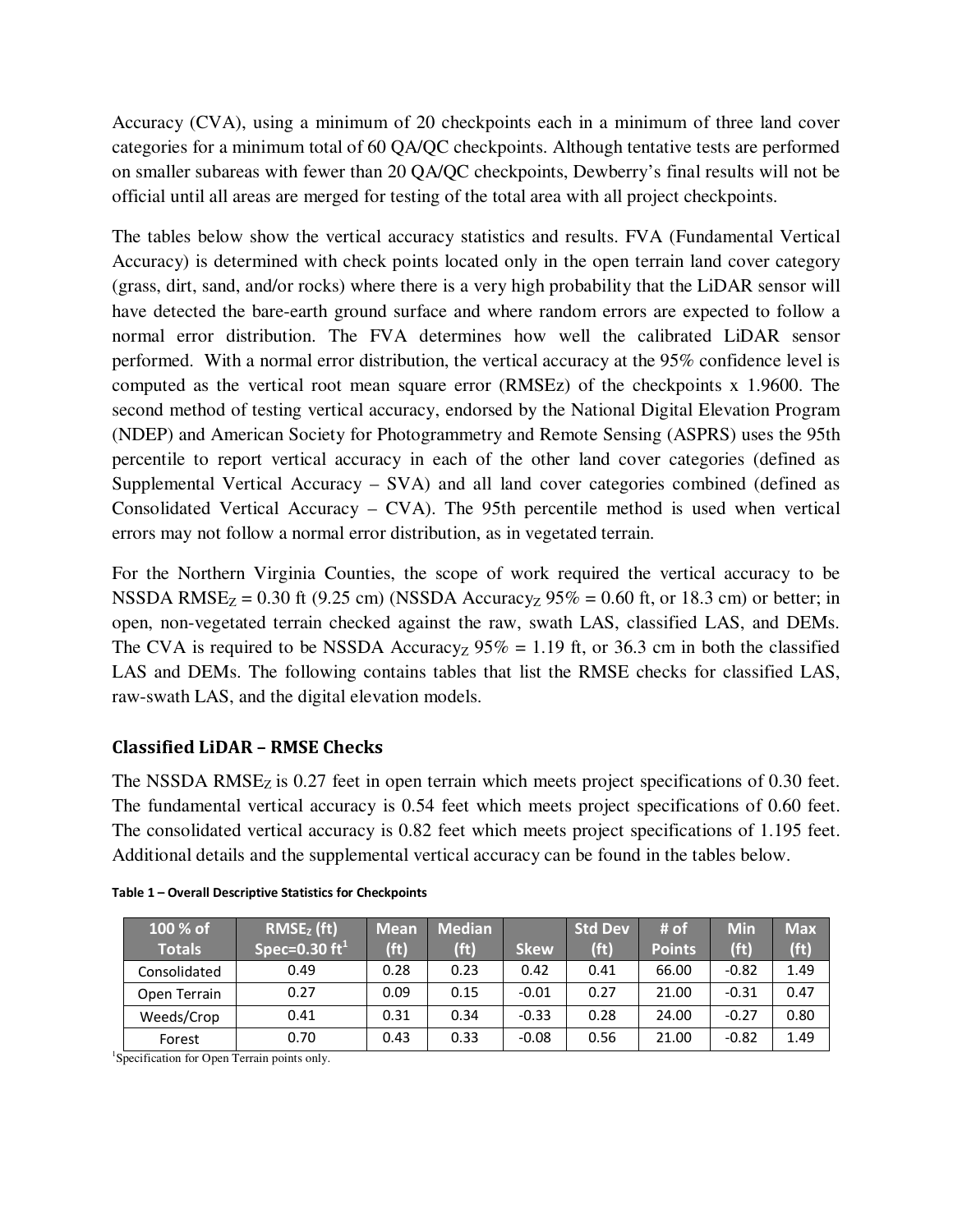**Table 2 –FVA, SVA, and CVA values for the Northern Virginia Counties – Classified LAS Checks.** 

| <b>Land Cover</b><br>Category | # of Points | $FVA -$<br>Fundamental<br><b>Vertical Accuracy</b><br>(RMSEz x 1.9600)<br>Spec=. $60$ ft | $CVA -$<br><b>Consolidated</b><br><b>Vertical Accuracy</b><br>(95th Percentile)<br>Spec=1.195 ft | SVA - Supplemental<br><b>Vertical Accuracy (95th</b><br>Percentile)<br>$Target=1.195$ ft |
|-------------------------------|-------------|------------------------------------------------------------------------------------------|--------------------------------------------------------------------------------------------------|------------------------------------------------------------------------------------------|
| Consolidated                  | 66          |                                                                                          | 0.82                                                                                             |                                                                                          |
| Open Terrain                  | 21          | 0.54                                                                                     |                                                                                                  | 0.47                                                                                     |
| Weeds/Crop                    | 24          |                                                                                          |                                                                                                  | 0.73                                                                                     |
| Forest                        | 21          |                                                                                          |                                                                                                  | 1.38                                                                                     |

## **DEMs – RMSE Checks**

The NSSDA  $RMSE<sub>Z</sub>$  is 0.28 feet in open terrain which meets project specifications of 0.30 feet. The fundamental vertical accuracy is 0.54 feet which meets project specifications of 0.60 feet. The consolidated vertical accuracy is 1.03 feet which meets project specifications of 1.195 feet. Additional details and the supplemental vertical accuracy can be found in the tables below.

**Table 3 – Overall Descriptive Statistics for Checkpoints** 

| 100 % of<br><b>Totals</b> | $RMSEz$ (ft)<br>$\overline{\rm  Spec=}0.30~{\rm ft}^{1+}$ | Mean<br>(f <sub>t</sub> ) | <b>Median</b><br>(f <sup>t</sup> ) | <b>Skew</b> | <b>Std Dev</b><br>(f <sup>t</sup> ) | # $of$<br><b>Points</b> | <b>Min</b><br>(f <sub>t</sub> ) | <b>Max</b><br>(f <sup>t</sup> ) |
|---------------------------|-----------------------------------------------------------|---------------------------|------------------------------------|-------------|-------------------------------------|-------------------------|---------------------------------|---------------------------------|
| Consolidated              | 0.51                                                      | 0.29                      | 0.23                               | 0.55        | 0.43                                | 66.00                   | $-0.82$                         | 1.49                            |
| Open Terrain              | 0.28                                                      | 0.09                      | 0.15                               | $-0.01$     | 0.27                                | 21.00                   | $-0.31$                         | 0.47                            |
| Weeds/Crop                | 0.41                                                      | 0.31                      | 0.34                               | $-0.27$     | 0.27                                | 24.00                   | $-0.22$                         | 0.80                            |
| Forest                    | 0.74                                                      | 0.46                      | 0.33                               | $-0.04$     | 0.60                                | 21.00                   | $-0.82$                         | 1.49                            |

<sup>1</sup>Specification for Open Terrain points only.

**Table 4 –FVA, SVA, and CVA values for the Northern Virginia Counties – DEM Checks.** 

| <b>Land Cover</b><br>Category | # of Points | $FVA -$<br><b>Fundamental</b><br><b>Vertical Accuracy</b><br>(RMSEz x 1.9600)<br>Spec=. $60$ ft | $CVA -$<br><b>Consolidated</b><br><b>Vertical Accuracy</b><br>(95th Percentile)<br>Spec=1.195 ft | <b>SVA - Supplemental</b><br><b>Vertical Accuracy (95th</b><br><b>Percentile)</b><br>Target=1.195 ft |
|-------------------------------|-------------|-------------------------------------------------------------------------------------------------|--------------------------------------------------------------------------------------------------|------------------------------------------------------------------------------------------------------|
| Consolidated                  | 66          |                                                                                                 | 1.04                                                                                             |                                                                                                      |
| Open Terrain                  | 21          | 0.54                                                                                            |                                                                                                  | 0.47                                                                                                 |
| Weeds/Crop                    | 24          |                                                                                                 |                                                                                                  | 0.73                                                                                                 |
| Forest                        | 21          |                                                                                                 |                                                                                                  | 1.38                                                                                                 |

# **Raw LAS Swaths – RMSE Checks**

The vertical accuracy for the raw LAS swaths was tested against the open terrain points only.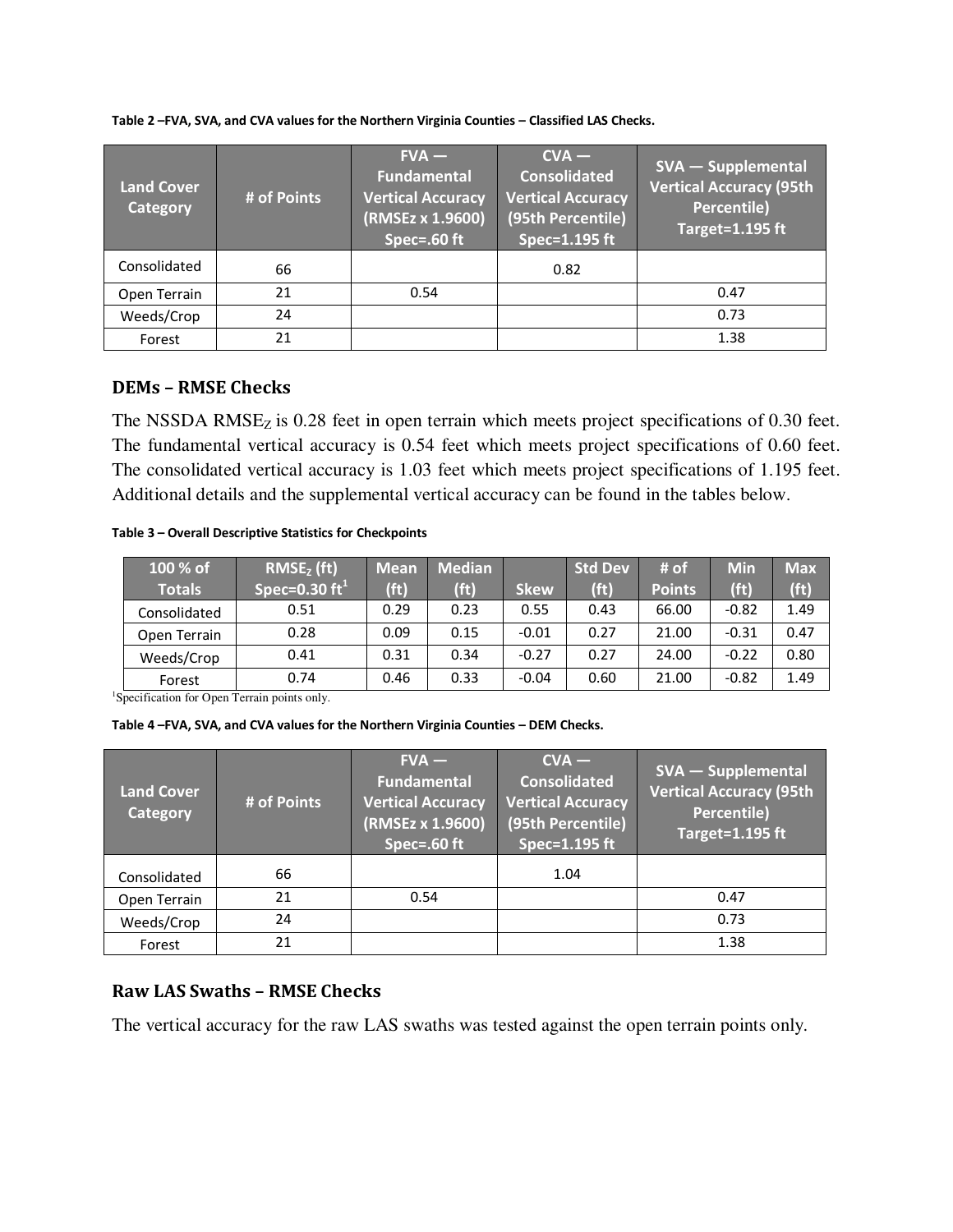

**Figure 3 - Checkpoints used to check open terrain points in raw swath LAS**

The NSSDA RMSE<sub>Z</sub> is 0.29 feet in open terrain which meets project specifications of 0.30 feet. The fundamental vertical accuracy is 0.58 feet which meets project specifications of 0.60 feet. Additional details and the supplemental vertical accuracy can be found in the tables below.

|  |  | Table 5 - Overall Descriptive Statistics for Checkpoints |
|--|--|----------------------------------------------------------|
|  |  |                                                          |

| $\frac{100}{6}$ of Totals Spec=0.30 ft <sup>1</sup> | $RMSEz$ (ft) | ' Mean<br>(f <sub>t</sub> ) | <b>Median</b><br>(f <sub>t</sub> ) | <b>Skew</b> | <b>Std Dev</b><br>(f <sub>t</sub> ) | # of<br><b>Points</b> | <b>Min</b><br>(f <sub>t</sub> ) | <b>Max</b><br>(f <sub>t</sub> ) |
|-----------------------------------------------------|--------------|-----------------------------|------------------------------------|-------------|-------------------------------------|-----------------------|---------------------------------|---------------------------------|
| Open Terrain                                        | 0.29         | 0.12                        | 0.15                               | -0.19       | 0.28                                | 17                    | $-0.31$                         | 0.50                            |

**Table 6 – FVA, SVA, and CVA values for the Northern Virginia Counties – Raw LAS Checks.** 

| <b>Land Cover Category</b> | # of Points | <b>FVA - Fundamental Vertical Accuracy</b><br>(RMSEZ x 1.9600) Spec=.60 ft |
|----------------------------|-------------|----------------------------------------------------------------------------|
| Open Terrain               |             | 0.58                                                                       |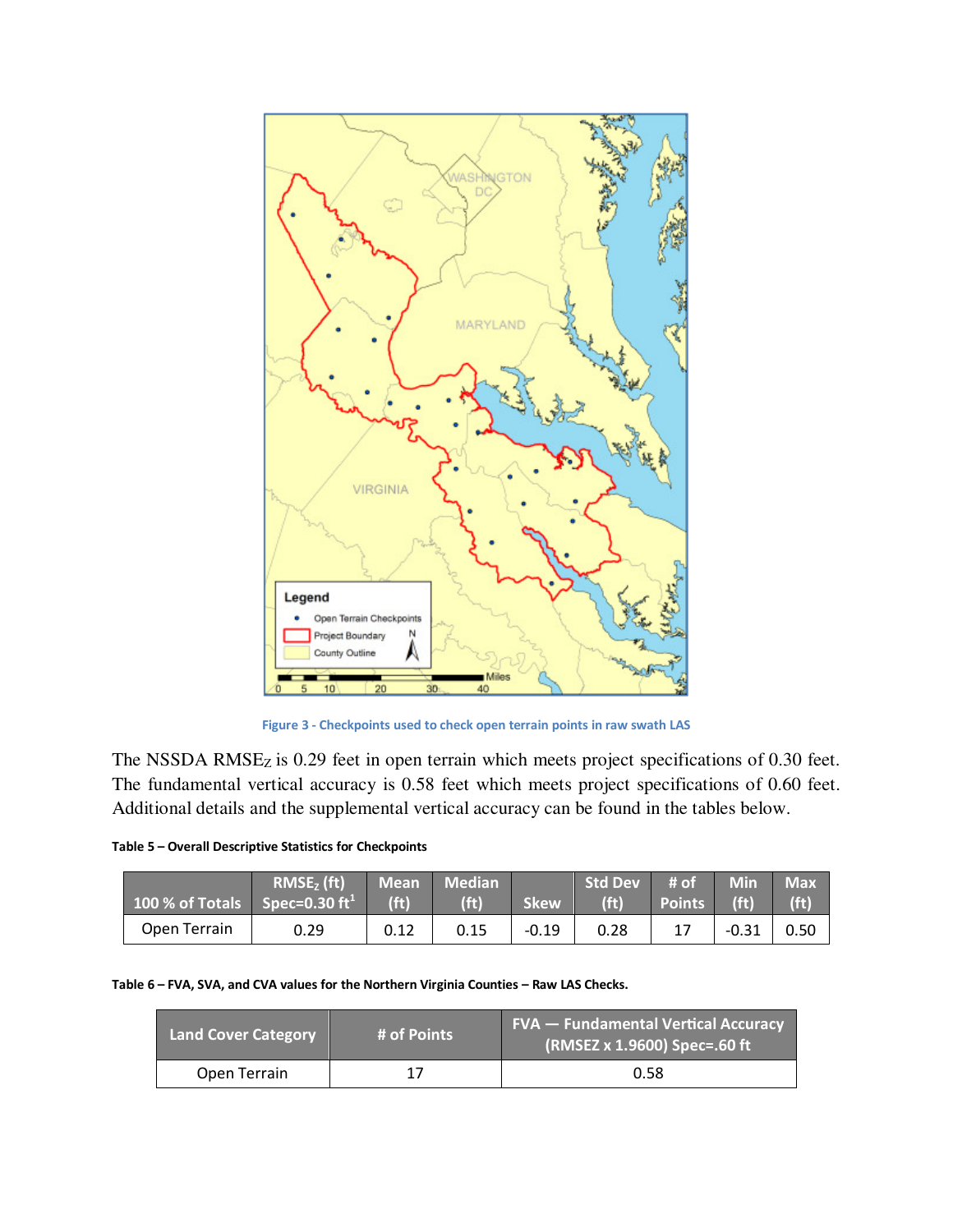Based on the vertical accuracy testing conducted by Terrapoint and Dewberry, the LiDAR dataset for Northern Counties satisfies the project's pre-defined vertical accuracy criteria.

During the RMSE review certain checkpoints were flagged and removed from the final calculations. The table below explains each point's removal from the data set used to calculate the final RMSE values.

| $FO - 68 - Forest$<br><b>Removed from Classified</b><br>RMSE and DEM RMSE.              |                 | <b>Outside of Project</b><br>Boundary                                      |
|-----------------------------------------------------------------------------------------|-----------------|----------------------------------------------------------------------------|
| $FO - 51 - Forest$<br><b>Removed from Classified</b>                                    | No Survey Photo | Within 5 meters of a<br>break in the terrain                               |
| RMSE and DEM RMSE<br>$OT - 110 - Open Terrain$<br>Removed from All RMSE<br>calculations |                 | surface.<br>The checkpoint is<br>located within brush<br>not open terrain. |
| OT - 132 - Open Terrain<br>Removed from All RMSE<br>calculations                        | OT-132          | Area Under<br>Construction                                                 |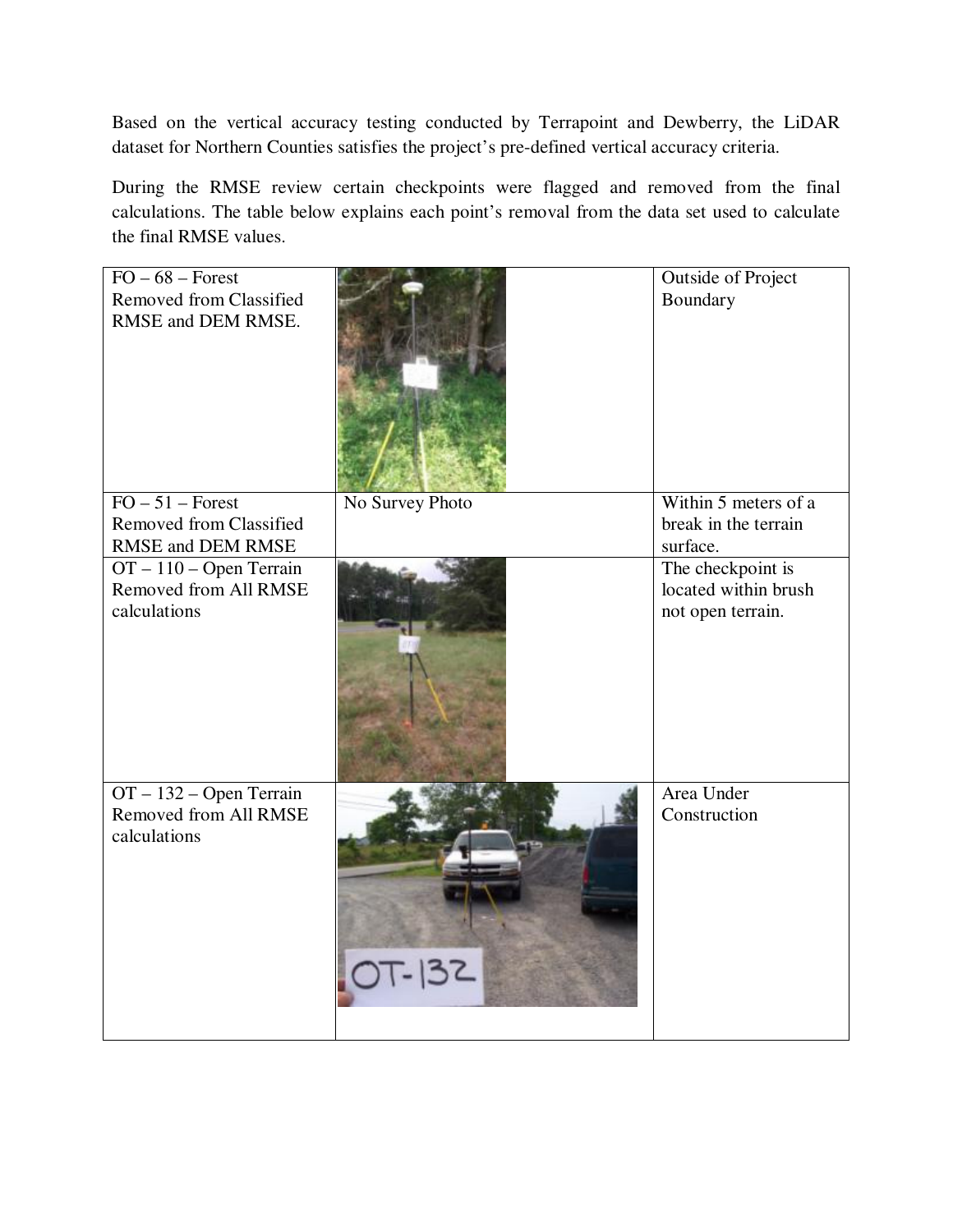| $OT-133 - Open$<br>Terrain<br>Removed from<br><b>All RMSE</b><br>calculations       | 20 30 M cc | Artificially<br>high elevation<br>due to<br>anomalous<br>intensity<br>returns.            |
|-------------------------------------------------------------------------------------|------------|-------------------------------------------------------------------------------------------|
| $OT-113 - Open$<br><b>Terrain Removed</b><br>from Raw Swath<br><b>RMSE</b>          |            | Within 5<br>meters of high<br>grasses which<br>remain in the<br>raw swath.                |
| $OT - 129 - Open$<br>Terrain<br>Removed from<br>Raw Swath<br><b>RMSE</b>            |            | Artificially<br>high elevation<br>due to<br>anomalous<br>intensity<br>returns.            |
| $\overline{OT} - 130 - Open$<br>Terrain<br>Removed from<br>Raw Swath<br><b>RMSE</b> |            | Checkpoint is<br>underneath<br>powerline<br>features which<br>remain in the<br>raw swath. |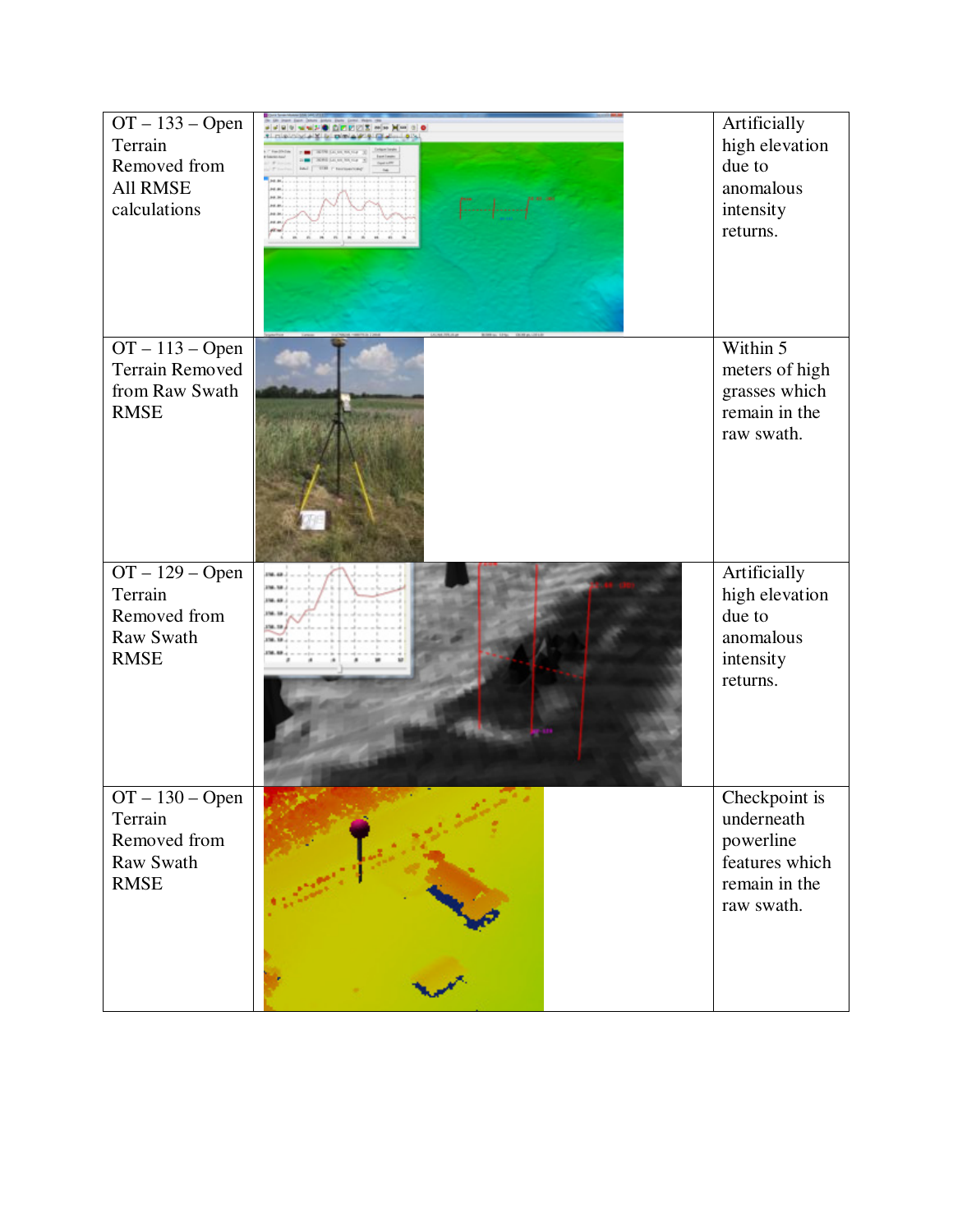

# *5 LiDAR Processing & Qualitative Assessment*

## **5.1 LiDAR Classification Methodology**

The LiDAR is tiled into the 5000ft x 5000ft tiles named using the Virginia Geographic Information Network tiling scheme. The data were processed using GeoCue and TerraScan software. The initial step was to setup the GeoCue project, which is done by importing the project defined tile boundary index. The acquired 3D laser point clouds, in LAS binary format, were imported into the GeoCue project and divided into tiles. Once tiled, the laser points were tested to ensure calibration accuracy from flightline to flightline. This check was done by creating a set of deltaZ ortho images. This process measured the relative accuracy between flight lines, or how well one flight line fits an overlapping flight line vertically. No issues were found with during this step.

After these checks, the data was classified using a proprietary routine in TerraScan. This routine classified out any obvious outliers from the dataset, following which the ground layer was extracted from the point cloud. The ground extraction process encompassed in this routine takes place by building an iterative surface model. This surface model was generated using three main parameters: building size, iteration angle and iteration distance. The initial model was based on low points being selected by a "roaming window" with the assumption is that these are the ground points. The size of this roaming window was determined by the building size parameter. The low points were triangulated and the remaining points were evaluated and subsequently added to the model if they met the iteration angle and distance constraints. This process was repeated until no additional points were added within iterations. A second critical parameter was the maximum terrain angle constraint, which determined the maximum terrain angle allowed within the classification model.

Once the automated classification finished, each tile was imported into TerraScan and a surface model was created to examine the ground classification. Low lying buildings, porches, bridges, and small vegetation artifacts are often not caught during automated classification. These errors were inspected and edited during this step. Dewberry analysts visually reviewed the ground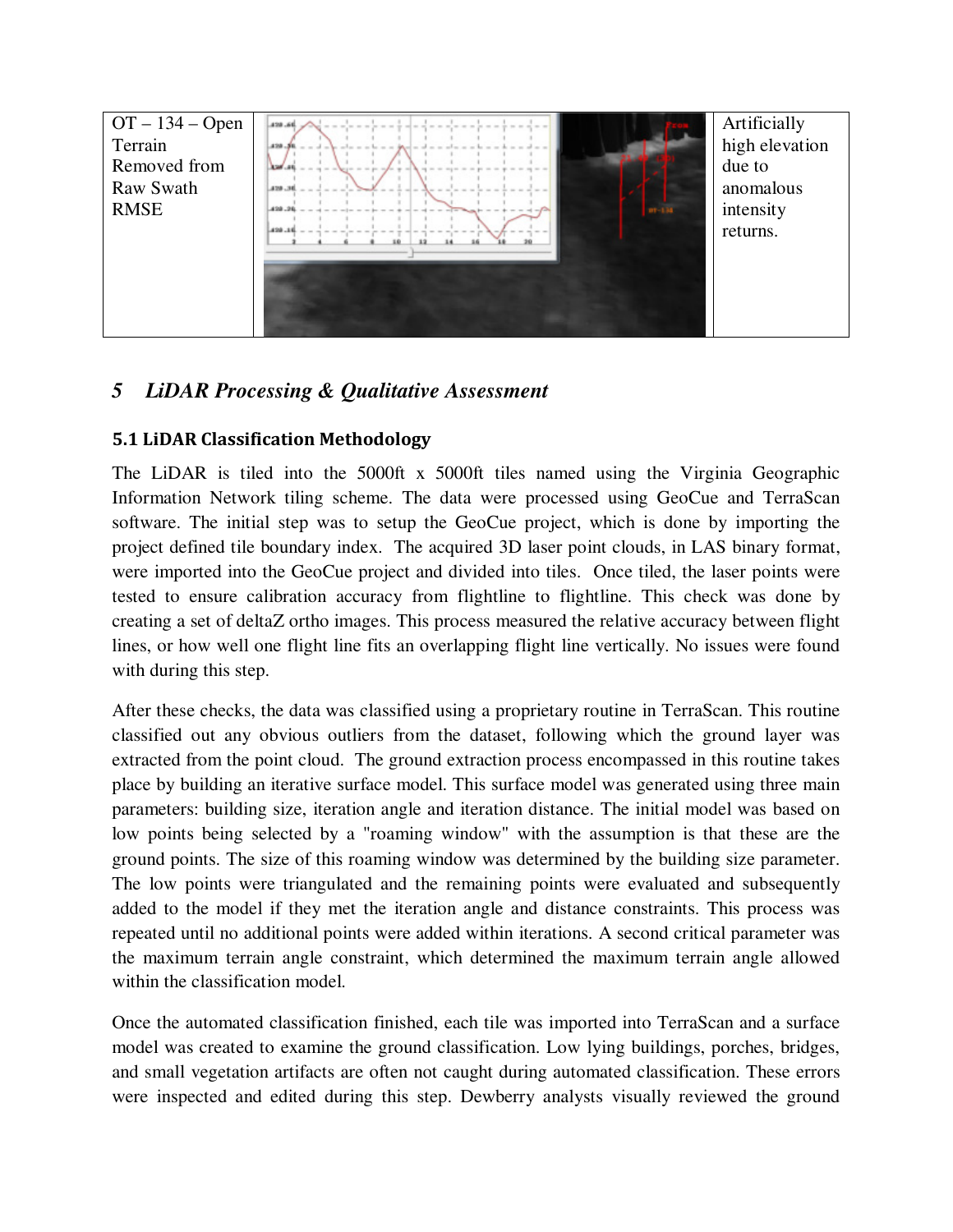surface model and corrected errors in the ground classification, such as vegetation and buildings that are present following the initial processing. Dewberry analysts employed 3D visualization techniques to view the point cloud at multiple angles and in profile to ensure that non-ground points were removed from the ground classification.

After the ground classification corrections were complete, the dataset was processed through a water classification routine that utilized the breaklines compiled by Dewberry to automatically classify hydro features. The water classification routine selects points within the breakline polygon and automatically classifies them as class 9, water. The water classification routine also buffers the breakline polygon by 2 feet and classifies points within that buffered polygon to class 10, ignored ground for DEM production. The ground class for this data set is comprised of Class 2. Once the data classification was finalized, the LAS format 1.0 format points were converted to LAS 1.2 Point Data Record Format 1 and converted to the required ASPRS classification scheme.

- Class  $1 =$  Unclassified, and used for all other features that do not fit into the Classes 2, 7, 9, or 10, including vegetation, buildings, etc.
- Class  $2 =$  Ground
- Class  $7 = \text{Noise}$
- Class  $9 = Water$
- Class  $10 =$  Ignored Ground due to breakline proximity.
- Class  $11 = \text{Without}$

The following fields within the LAS files are populated to the following precision:

- GPS Time  $(0.000001$  second precision)
- Easting (0.01 foot precision)
- Northing (0.01 foot precision)
- Elevation (0.01 foot precision)
- Intensity (integer value 12 bit dynamic range)
- Number of Returns (integer range of 1-4)
- Return number (integer range of 1-4)
- Scan Direction Flag (integer range 0-1)
- Classification (integer)
- Scan Angle Rank (integer)
- Edge of flight line (integer, range 0-1)
- User bit field (integer flight line information encoded)

The LAS file also contains a Variable length record in the file header.

Following the completion of LiDAR point classification, the Dewberry qualitative assessment process flow for the project incorporated the following reviews: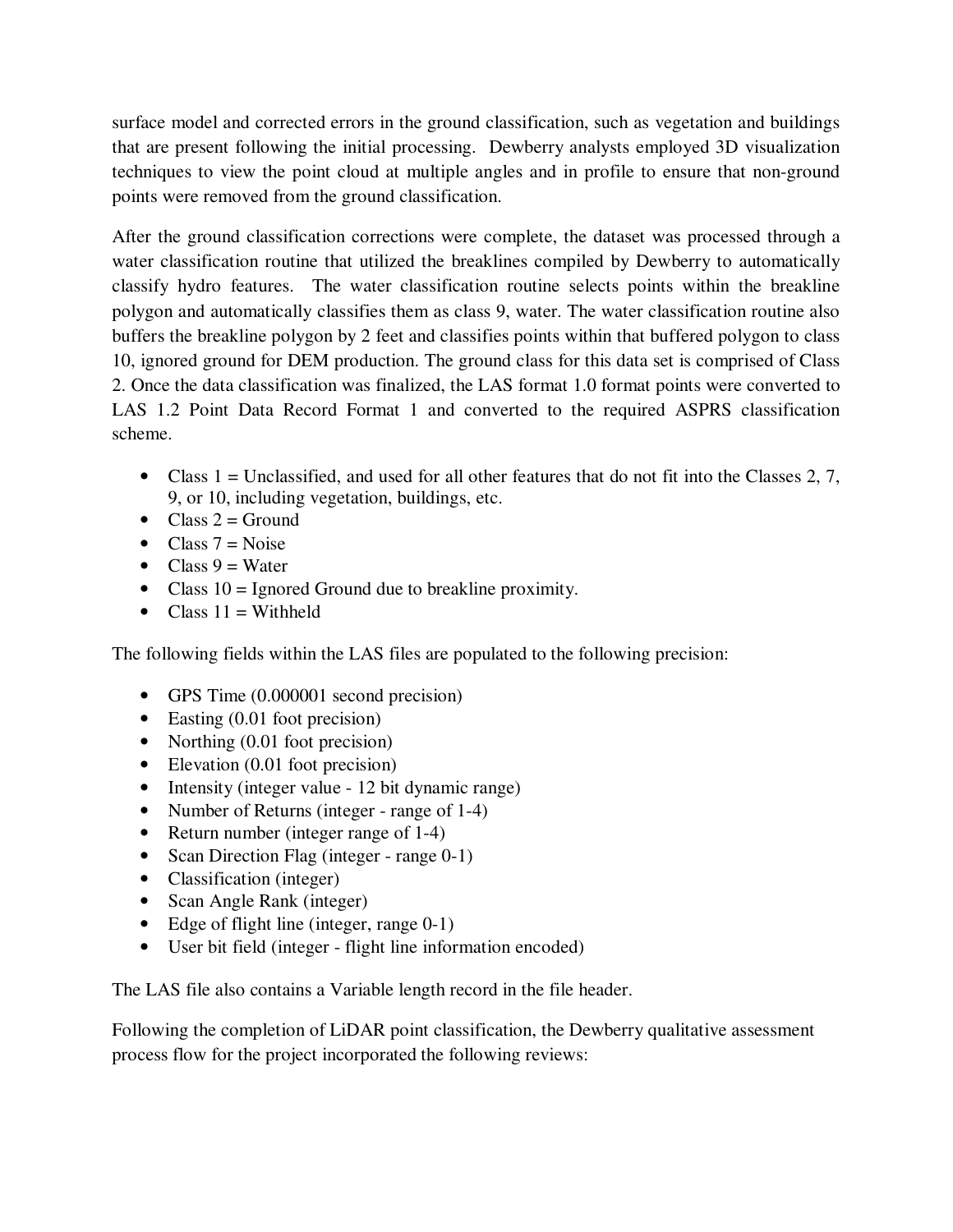- 1. Format: Using TerraScan, Dewberry verified that all points were classified into valid classes according to project specifications.
	- a. LAS format 1.2, point data record format 1
	- b. All points contain populated intensity values.
	- c. All LAS files contain Variable Length Records with georeferencing information.
	- d. All LiDAR points in the LAS files are classified in accordance with project specifications.
- 2. Spatial Reference Checks: The LAS files were imported into the GeoCue processing environment. As part of the Dewberry process workflow, the GeoCue import produced a minimum bounding polygon for each data file. This minimum bounding polygon was one of the tools used in conjunction with the statistical analysis to verify spatial reference integrity.
	- a. No issues were identified with the spatial referencing of this dataset.
- 3. Data density, data voids: The LAS files are used to produce Digital Elevation Models using the commercial software package "QT Modeler" which creates a 3-dimensional data model derived from ground points in the LAS files. Grid spacing is based on the project density deliverable requirement for un-obscured areas.
	- a. Acceptable voids (areas with no LiDAR returns in the LAS files) that are present in the majority of LiDAR projects include voids caused by bodies of water. These are considered to be acceptable voids.
	- b. Dewberry identified no data voids within the dataset.
- 4. Bare earth quality: Dewberry assured the cleanliness of the bare earth during classification by removing all artifacts, including vegetation, buildings, bridges, and other features not valid for inclusion in the ground surface model.

# **5.2 LiDAR Processing Conclusion**

Based on the procedures and quality assurance checks, the classification conforms to project specifications set by the scope of work. All issues found during the qualitative QC were fixed. The dataset conforms to project specifications for format and header values. The quality control steps taken by Dewberry to assure the classified LAS meet project specifications are detailed below.

# **5.3 Classified LiDAR QA\QC Checklist**

#### **Overview**

 $\boxtimes$  Correct number of files delivered and all files adhere to project format specifications

- $\boxtimes$  LAS statistics are run to check for inconsistencies
- $\boxtimes$  Dewberry quantitative review process is completed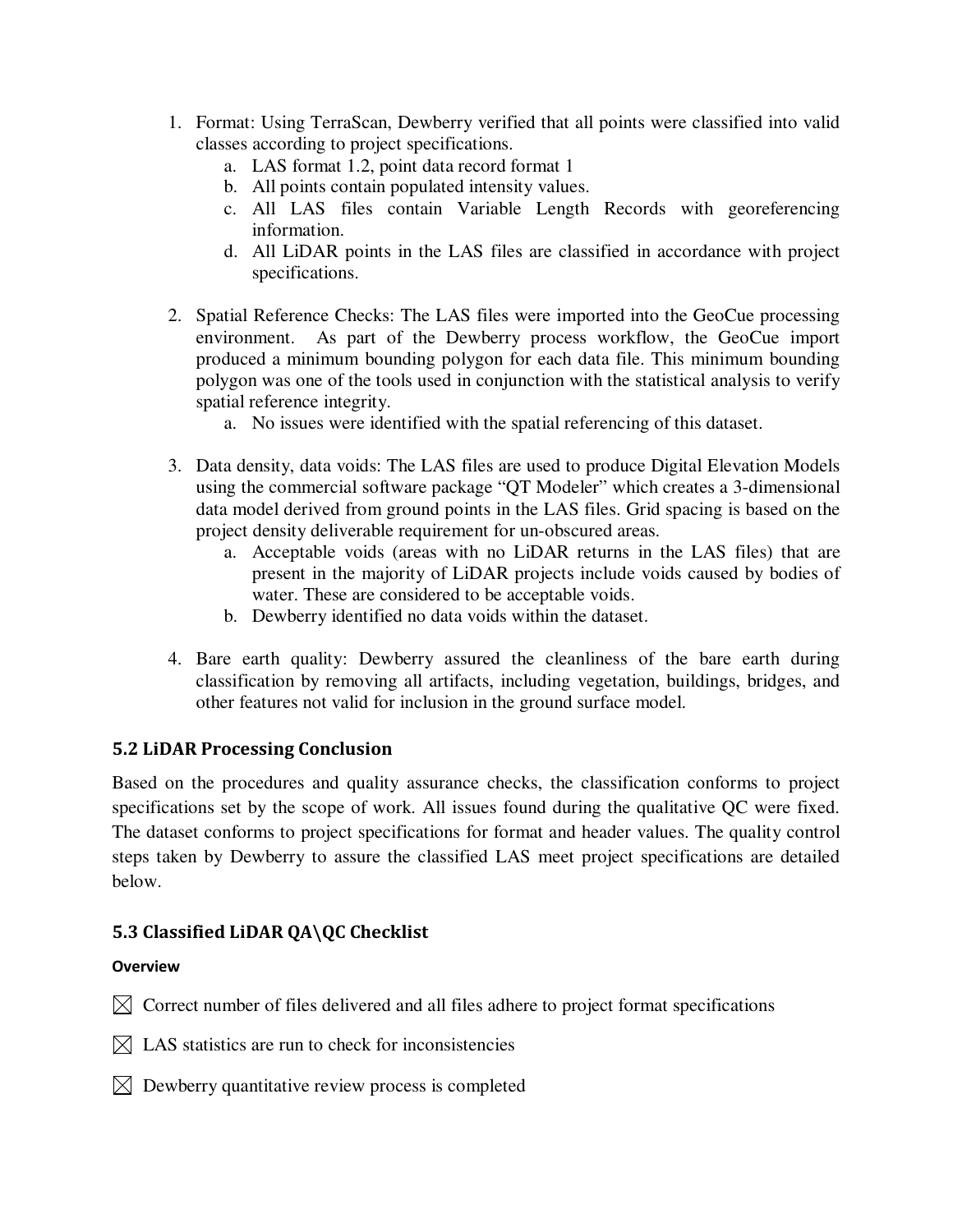$\boxtimes$  Dewberry qualitative review process is completed

 $\boxtimes$  Create LAS extent geometry

#### **Data Inventory and Coverage**

 $\boxtimes$  All tiles present and labeled according to the project tile grid

Dewberry Quantitative Review Process

 $\boxtimes$  LAS statistics review:

- $\boxtimes$  LAS format 1.2
- $\boxtimes$  Point data record format 1
- $\boxtimes$  Georeference information is populated and accurate
- NAD\_1983\_HARN\_StatePlane\_Virginia\_North\_FIPS\_4501\_Feet (1462 Tiles)
- NAD\_1983\_HARN\_StatePlane\_Virginia\_South\_FIPS\_4502\_Feet (678 Tiles)
- NAVD88 Geoid09 (Feet)
- $\boxtimes$  GPS time recorded as Adjusted GPS Time, with 0.01 precision
- $\boxtimes$  Points have intensity values
- $\boxtimes$  Files contain multiple returns (minimum First, Last, and one Intermediate)
- $\boxtimes$  Scan angle < 40°
- $\boxtimes$  Data meets Nominal Pulse Spacing requirement: <= 0.5 meters
	- $\boxtimes$  Tested on single swath, first return data only;
	- $\boxtimes$  Tested on geometrically usable portion (90%) of swath
- $\boxtimes$  Data passes Geometric Grid Data Density Test
	- $\boxtimes$  Tested on 1 meter grid
	- $\boxtimes$  Tested on first return data only
	- $\boxtimes$  At least 90% of grid cells contain at least 1 point
- $\boxtimes$  Data tested for vertical accuracy
	- $\boxtimes$  Checkpoint inventory
	- $\boxtimes$  Vertical accuracy assessment. LiDAR compiled to meet requirements.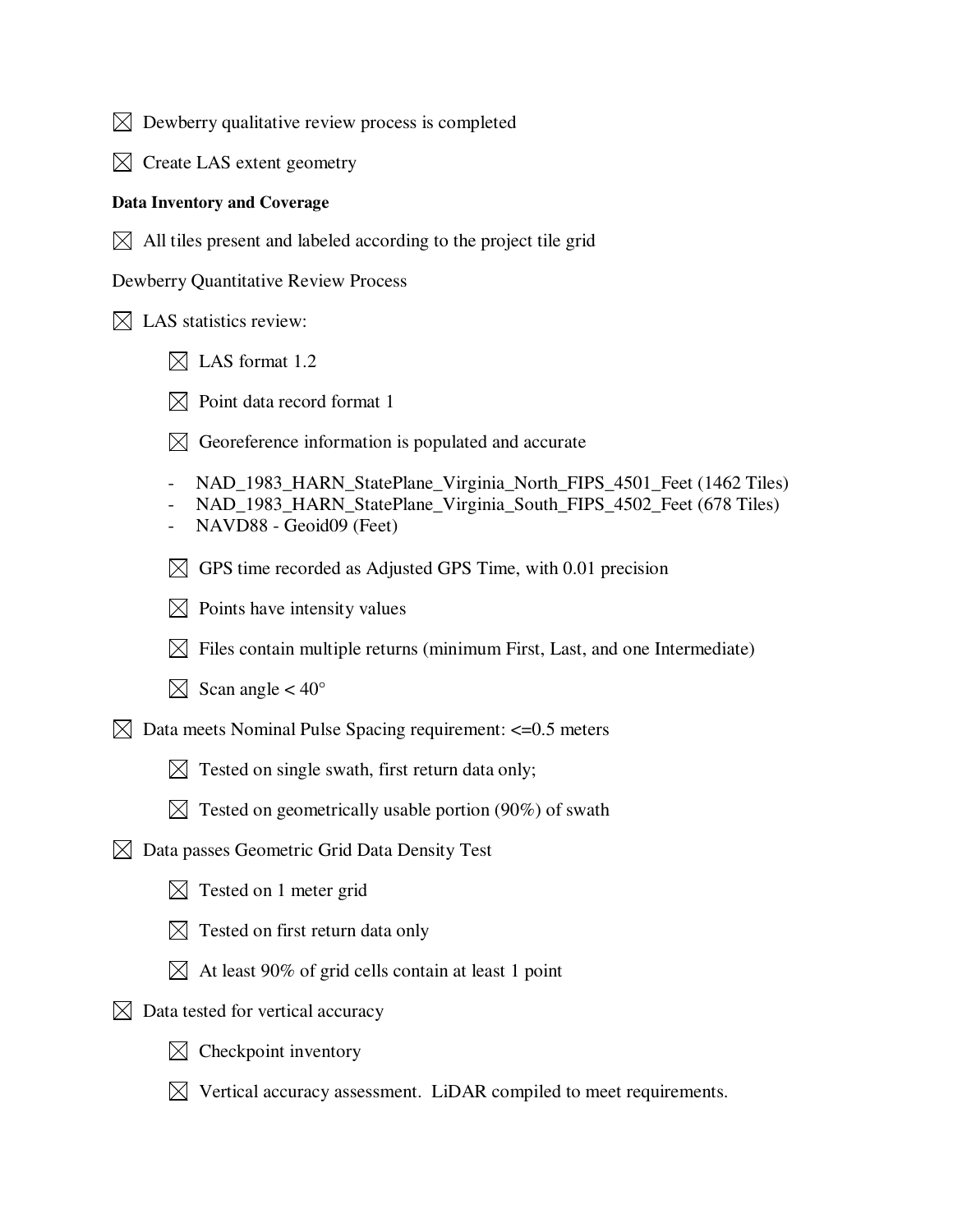**Completion Comments: Complete – Approved** 

## *6 Breakline Production*

#### **6.1 Breakline Production Methodology**

Dewberry used GeoCue software to develop LiDAR stereo models of the project area so the LiDAR derived data could be viewed in 3-D stereo using Socet Set softcopy photogrammetric software. Using LiDARgrammetry procedures with LiDAR intensity imagery, Dewberry stereocompiled the five types of hard breaklines in accordance with the project's Data Dictionary. All drainage breaklines were monotonically enforced to show downhill flow. Water bodies were reviewed in stereo and the lowest elevation was applied to the entire waterbody.

#### **6.2 Breakline Qualitative Assessment**

Dewberry completed breakline qualitative assessments according to a defined workflow. The following workflow diagram represents the steps taken by Dewberry to provide a thorough qualitative assessment of the breakline data (Figure 4).



**Figure 4 – Breakline Workflow** 

## **6.3 Breakline Topology Rules**

Automated checks were applied on hydro features to validate the 3D connectivity of the feature and the monotonicity of the hydrographic breaklines. Dewberry's major concern was that the hydrographic breaklines have a continuous flow downhill and that breaklines do not undulate.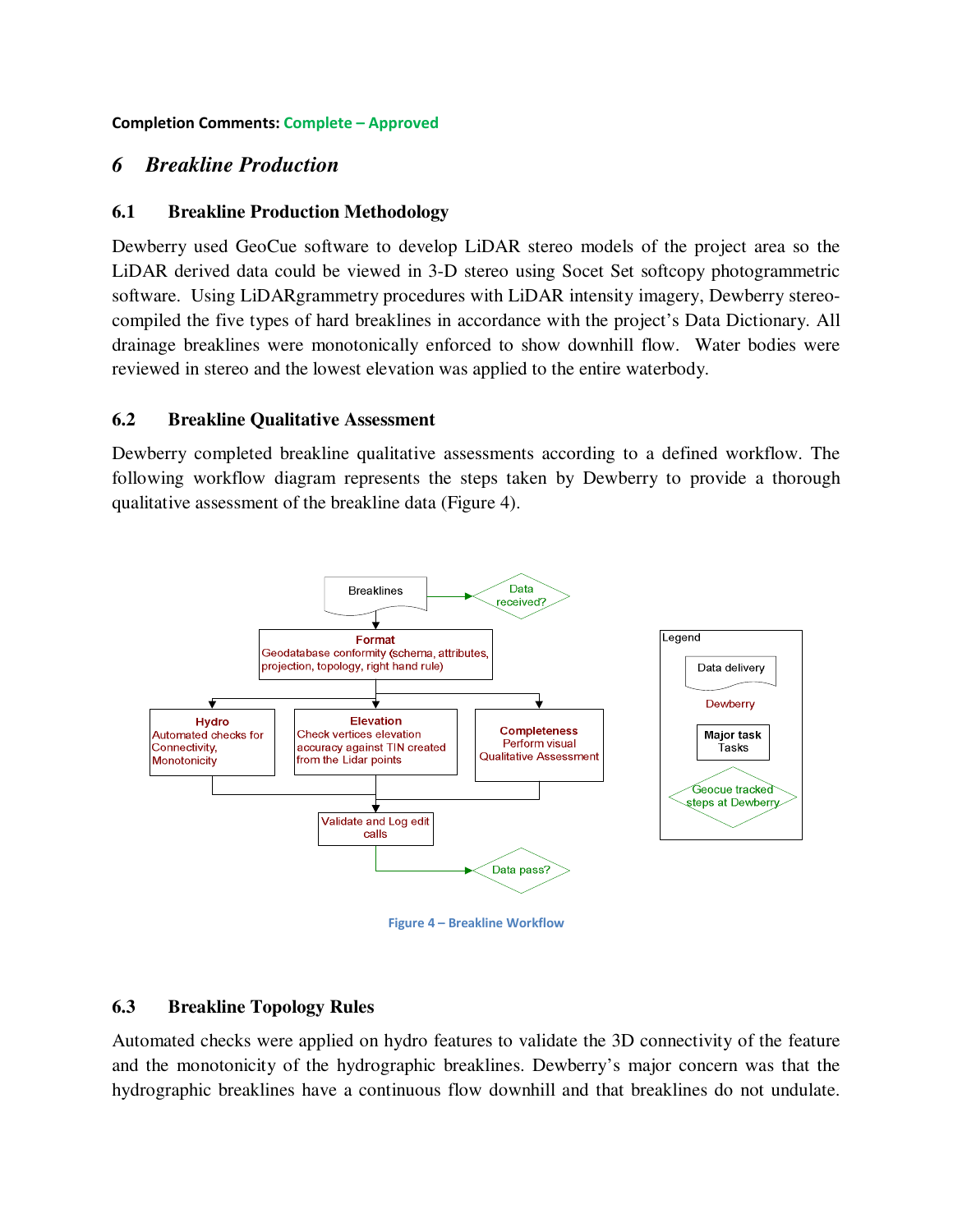Error points were generated at each vertex not complying with the tested rules and these potential edit calls were then visually validated during the visual evaluation of the data. This step also helped validate that breakline vertices did not have excessive minimum or maximum elevations and that elevations were consistent with adjacent vertex elevations.

The next step was to compare the elevation of the breakline vertices against the elevation extracted from the ESRI Terrain built from the LiDAR ground points, keeping in mind that a discrepancy is expected because of the hydro-enforcement applied to the breaklines and because of the interpolated imagery used to acquire the breaklines. A given tolerance was used to ensure that the elevations did not differ drastically from the LiDAR.

Dewberry's final check for the breaklines was to perform a full qualitative analysis. Dewberry compared the breaklines against LiDAR intensity images to ensure breaklines were captured in the required locations. The quality control steps taken by Dewberry are outlined in the QA Checklist below.

# **6.4 Breakline QA/QC Checklist**

## **Overview**

- $\boxtimes$ All Feature Classes are present in a geodatabase (GDB)
- $\boxtimes$  All features have been loaded into the GDB correctly. Ensure feature classes with subtypes are domained correctly.

 $\boxtimes$  The breakline topology inside of the GDB has been validated. See Data Dictionary for specific rules

 $\boxtimes$  Projection/coordinate system of GDB is accurate with project specifications

# **Perform Completeness check on breaklines using either intensity or ortho imagery**

- $\boxtimes$ Check entire dataset for missing features that were not captured, but should be to meet baseline specifications or for consistency (See Data Dictionary for specific collection rules). NHD data will be used to help evaluate completeness of collected hydrographic features. Features should be collected consistently across tile bounds within a dataset as well as be collected consistently between datasets.
- $\boxtimes$  Check to make sure breaklines are compiled to correct tile grid boundary and there is full coverage without overlap
- $\boxtimes$  Check to make sure breaklines are correctly edge-matched to adjoining datasets if applicable. Ensure breaklines from one dataset join breaklines from another dataset that are coded the same and all connecting vertices between the two datasets match in X,Y,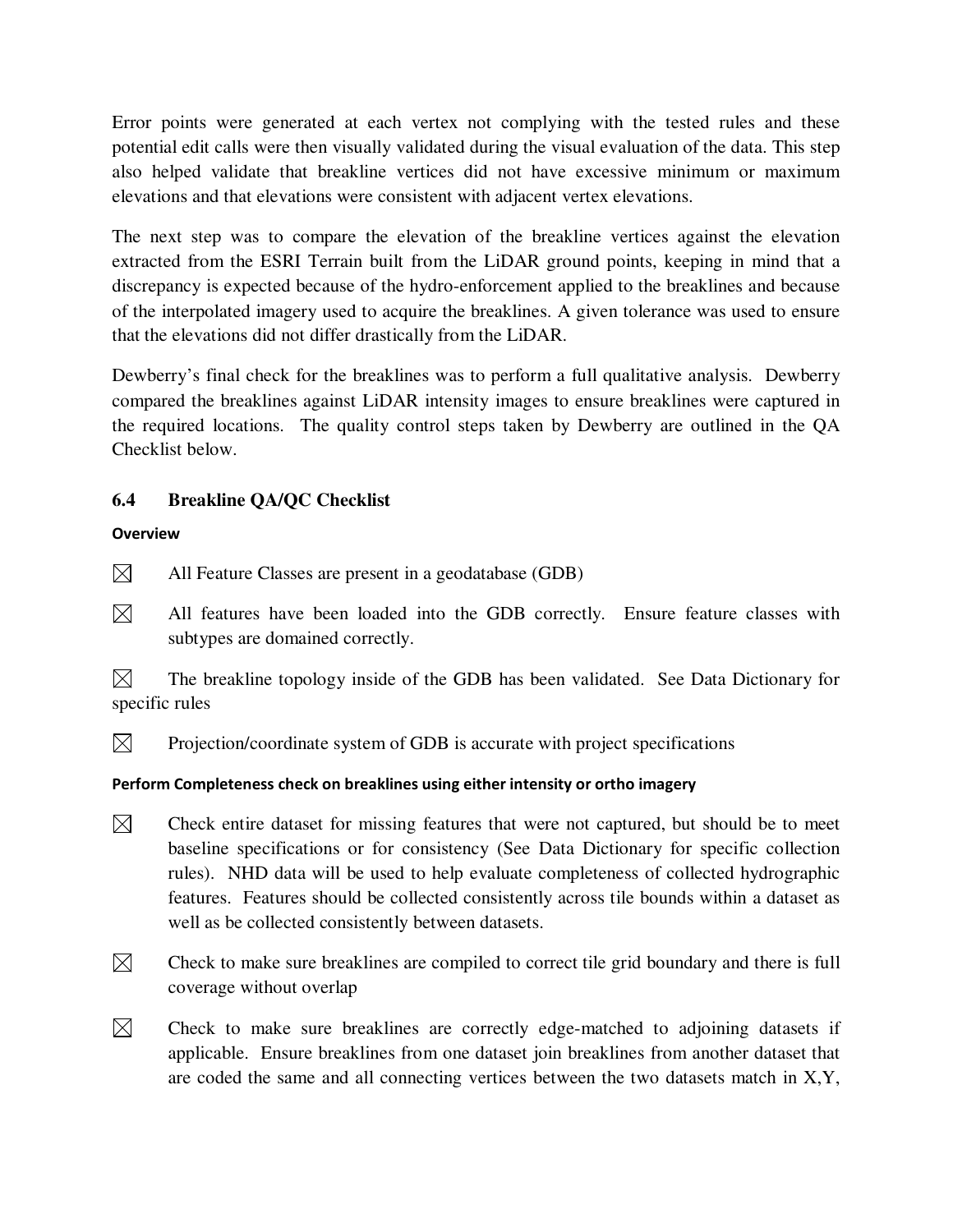and Z (elevation). There should be no breaklines abruptly ending at dataset boundaries and no discrepancies of Z-elevation in overlapping vertices between datasets.

#### **Compare Breakline Z elevations to LiDAR elevations**

 $\boxtimes$ Using a terrain created from LiDAR ground points and water points and GeoFIRM tools, drape breaklines on terrain to compare Z values. Breakline elevations should be at or below the elevations of the immediately surrounding terrain. Z value differences should generally be limited to within 1 FT. This should be performed before other breakline checks are completed.

Dewberry identified two instances where water appears to be floating or at an equal elevation with the surround LiDAR. These instance are due to manmade drainage features and do not negatively affect the quality of the LiDAR or DEM products. Figure 5 shows one of the drainage features. The second feature is located in DEM\_N16\_7954\_20.



**Figure 5 – Left: DEM\_N16\_9752\_40. Right: Aerial Imagery of Chandler's Millpond.** 



**Figure 6 – Profile View of drainage feature in above figure.**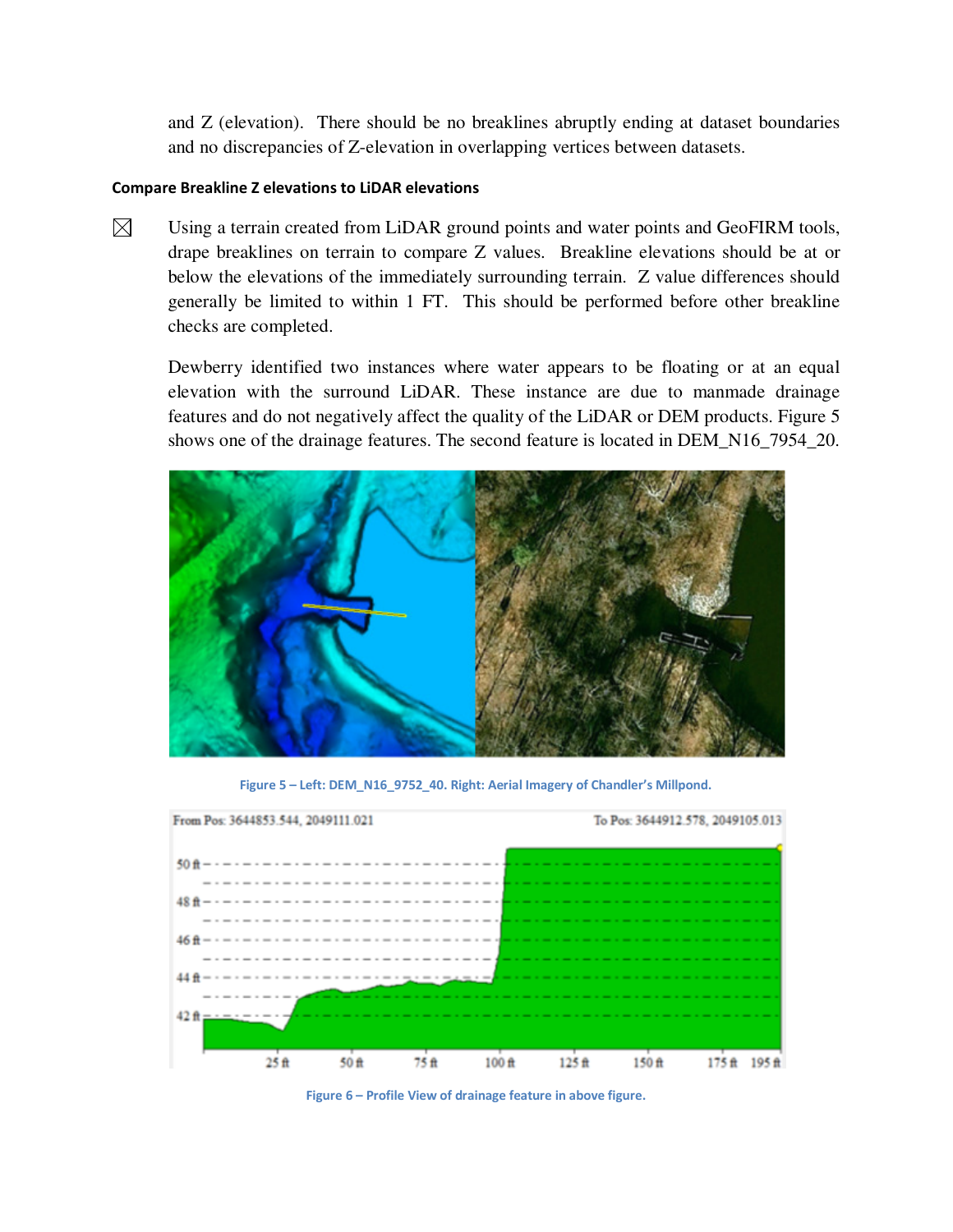#### **Perform automated data checks using PLTS**

The following data checks were performed utilizing ESRI's PLTS extension. These checks allowed automated validation of 100% of the data. Error records were either written to a table for future correction, or browsed for immediate correction. PLTS checks should always be performed on the full dataset.

- $\boxtimes$ Perform "adjacent vertex elevation change check" on the Inland Ponds feature class (Elevation Difference Tolerance=.001 feet). This check will return Waterbodies whose vertices are not all identical. This tool is found under "Z Value Checks."
- $\boxtimes$  Perform "unnecessary polygon boundaries check" on waterbodies and Streams feature classes. This tool is found under "Topology Checks."
- $\boxtimes$  Perform "duplicate geometry check". Attributes do not need to be checked during this tool. This tool is found under "Duplicate Geometry Checks."
- $\boxtimes$  Perform "geometry on geometry check". Spatial relationship is "contains", attributes do not need to be checked. This tool is found under "Feature on Feature Checks."
- $\boxtimes$  Perform "polygon overlap/gap is sliver check". Maximum Polygon Area is not required. This tool is found under "Feature on Feature Checks."

#### **Perform Dewberry Proprietary Tool Checks**

- $\boxtimes$ Perform monotonicity check on inland streams features using "A3\_checkMonotonicityStreamLines." This tool looks at line direction as well as elevation. Features in the output shapefile attributed with a "d" are correct monotonically, but were compiled from low elevation to high elevation. These errors can be ignored. Features in the output shapefile attributed with an "m" are not correct monotonically and need elevations to be corrected. Input features for this tool need to be in a geodatabase. Z tolerance is .01 feet. Polygons need to be exported as lines for the monotonicity tool.
- $\boxtimes$  Perform connectivity check between (tidal waters to inland streams), (tidal waters to inland ponds), (inland ponds to inland streams) using the tool "07\_CheckConnectivityForHydro." The input for this tool needs to be in a geodatabase. The output is a shapefile showing the location of overlapping vertices from the polygon features and polyline features that are at different Z-elevation. The unnecessary polygon boundary check must be run and all errors fixed prior to performing connectivity check. If there are exceptions to the polygon boundary rule then that feature class must be checked against itself, i.e. inland streams to inland streams.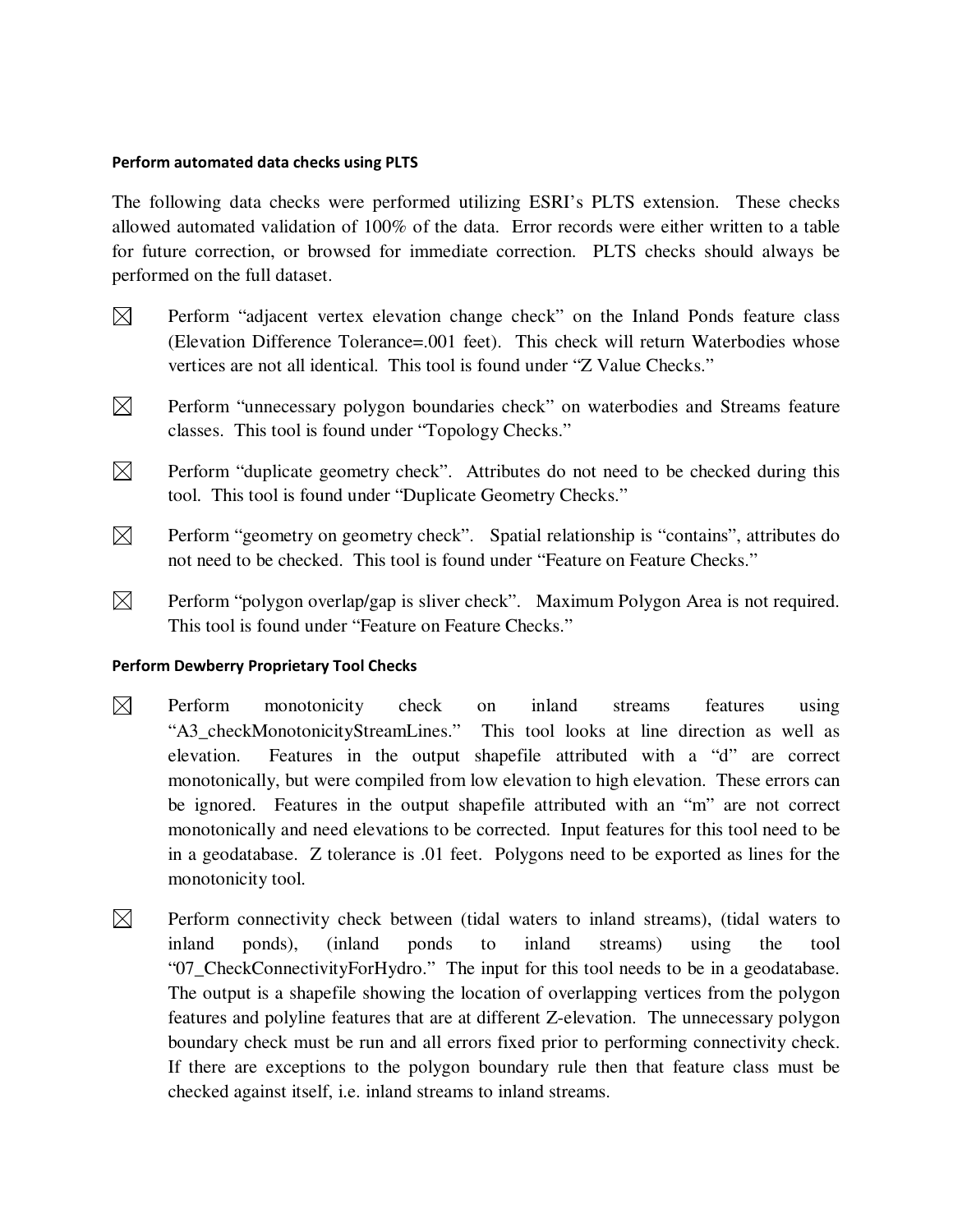#### **Metadata**

- $\boxtimes$ Each XML file (1 per feature class) is error free as determined by the USGS MP tool
- $\boxtimes$  Metadata content contains sufficient detail and all pertinent information regarding source materials, projections, datums, processing steps, etc. Content should be consistent across all feature classes.

#### **Completion Comments: Complete – Approved**

## *7 DEM Production & Qualitative Assessment*

#### **7.1 DEM Production Methodology**

Dewberry used ESRI software and Global Mapper for the DEM production and QC process. ArcGIS software was used to generate the products and the QC was performed in both ArcGIS and Global Mapper. The DEM workflow is shown in Figure 7 and described below.

# Review LiDAR **Review Breaklines** Perform any necessary modifications to the **LiDAR** or Breaklines Classify water points using Classify ignored ground modified Breaklines **Generate Terrain Using** Create DEM zones for Proces Breaklines and LAS ing (200 Sq mile max) Convert Terrain to DEM Perform Initial OAOC Perform Necessary Corrections Clip out individual Tiles Final Review for Edgematching Deliver DEM **Figure 7 – Dewberry's DEM Workflow**

#### **Dewberry Hydro-Flattening Workflow**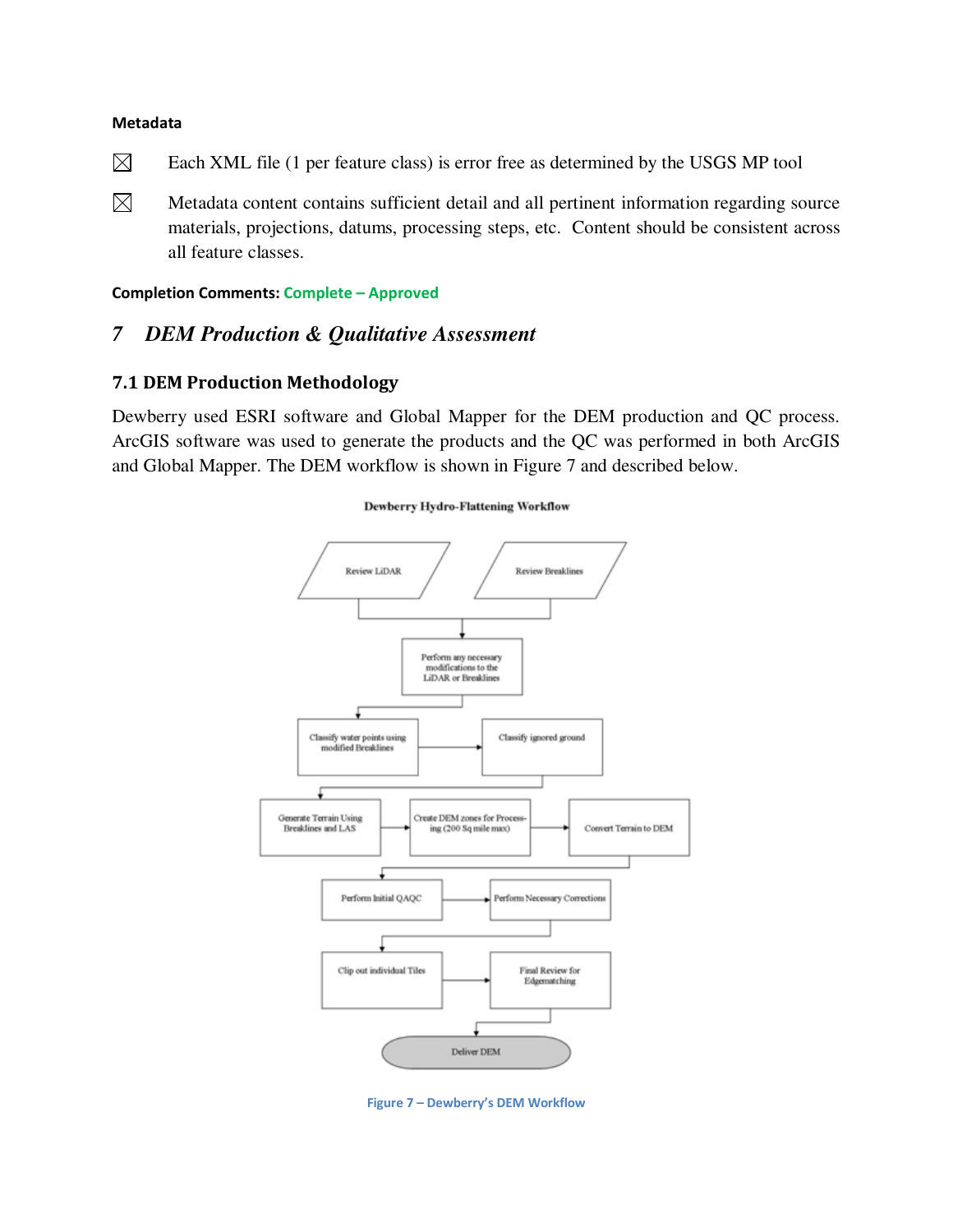- 1. Classify Water Points: LAS point falling within hydrographic breaklines shall be classified to ASPRS class 9 using TerraScan. Breaklines must be prepared correctly prior to performing this task.
- 2. Classify Ignored Ground Points: Classify points in close proximity to the breaklines from Ground to class 10 (Ignored Ground). Close proximity will be defined as equal to the nominal point spacing on either side of the breakline. Breaklines will be buffered using this specification and the subsequent file will need to be prepared in the same manner as the water breaklines for classification. This process will be performed after the water points have been classified and only run on remaining ground points.
- 3. Terrain Processing: A Terrain will be generated using the Breaklines and LAS data that has been imported into ArcGIS as a Multipoint File. If the final DEMs are to be clipped to a project boundary that boundary will be used during the generation of the Terrain.
- 4. Create DEM Zones for Processing: Create DEM Zones that are buffered by 14m around the edges. Zones should be created in a logical manner to minimize the number of zones without creating zones to large for processing. Dewberry will make zones no larger than 200 square miles (taking into account that a DEM will fill in the entire extent not just where LiDAR is present). Once the first zone is created it must be verified against the tile grid to ensure that the cells line up perfectly with the tile grid edge.
- 5. Convert Terrain to Raster: Convert Terrain to raster using the DEM Zones created in step 4. Utilizing the natural neighbors interpolation method. In the environmental properties set the extents of the raster to the buffered Zone. For each subsequent zone, the first DEM will be utilized as the snap raster to ensure that zones consistently snap to one another.
- 6. Perform Initial QAQC on Zones: During the initial QA process anomalies will be identified and corrective polygons will be created.
- 7. Correct Issues on Zones: Corrections on zones will be performed following Dewberry's in-house correction process.
- 8. Extract Individual Tiles: Individual Tiles will be extracted from the zones utilizing the Dewberry created tool.
- 9. Final QA: Final QA will be performed on the dataset to ensure that tile boundaries are seamless.

## **7.2 DEM Qualitative Assessment**

Dewberry performed a comprehensive qualitative assessment of the DEM deliverables to ensure that all tiled DEM products were delivered with the proper extents, were free of processing artifacts, and contained the proper referencing information. This process was performed in ArcGIS software with the use of a tool set Dewberry developed to verify that the raster extents match those of the tile grid and contain the correct projection information. The DEM data was reviewed at a scale of 1:5000 to scan for artifacts caused by the DEM generation process and to examine the hydro-flattened features. To perform this review, Dewberry created HillShade models and overlayed a partially transparent colorized elevation model. Upon completion of this review, the DEM data was loaded into Global Mapper to ensure that all files were readable and that no artifacts existed between tiles.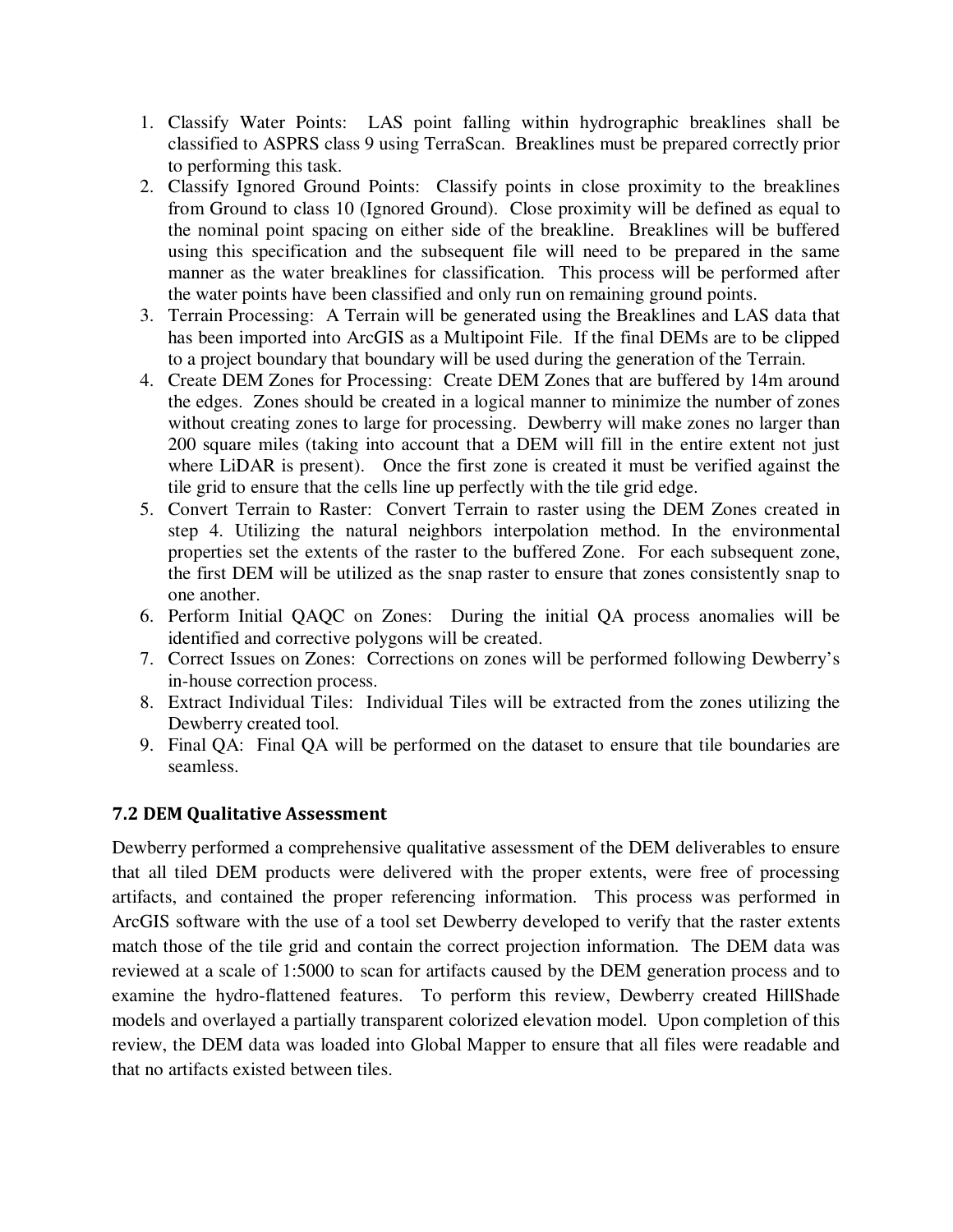The quality control steps taken by Dewberry are outlined in the QA Checklist below.

# **7.3 DEM QA/QC Checklist**

## **Overview**

- $\boxtimes$  Correct number of files is delivered and all files are in IMG Format
- $\boxtimes$  All files are visually inspected to be free of artifacts and processing anomalies
- $\boxtimes$  DEM extent geometry shapefile is created

## **Review**

 $\boxtimes$  All files are tiled with a 2.5 foot cell size

 $\boxtimes$  Georeference information is populated and accurate

- NAD\_1983\_HARN\_StatePlane\_Virginia\_North\_FIPS\_4501\_Feet (1462 Tiles)
- NAD\_1983\_HARN\_StatePlane\_Virginia\_South\_FIPS\_4502\_Feet (678 Tiles)
- $\boxtimes$  Vertical accuracy is verified by comparing the LAS to the DEM
- $\bowtie$  Water Bodies, wide streams and rivers and other non-tidal water bodies as defined in Section III are hydro-flattened within the DEM
- $\boxtimes$  Manually review bare-earth DEMs with a hillshade to check for processing issues or any general anomalies enforcement process or any general anomalies that may be present

## **Completion Comments: Complete – Approved**

# *8 Conclusion*

Dewberry was tasked by the client to collect LiDAR data and create derived LiDAR products for nine Virginia Counties. Terrapoint was subcontracted to perform the LiDAR acquisition and calibration. Once Dewberry received the LiDAR data, initial QA/QC checks on the raw LAS swaths were performed. The LiDAR data were compiled to meet a vertical accuracy of 9.25 cm and, based on Terrapoint's vertical accuracy tests and Dewberry's independently collected checkpoints, the data meets that criterion. The LiDAR data tested at 0.54 ft vertical accuracy at 95% confidence level. Dewberry then classified the data according to project specifications and the classification was checked to ensure its accuracy. 3D breaklines were collected for the area. These breaklines and the LiDAR ground points were used to generate a DEM with hydroflattened water bodies. The DEM was checked against Dewberry's independently collected checkpoints and passed acceptance. Finally metadata were created for all deliverables. Based on